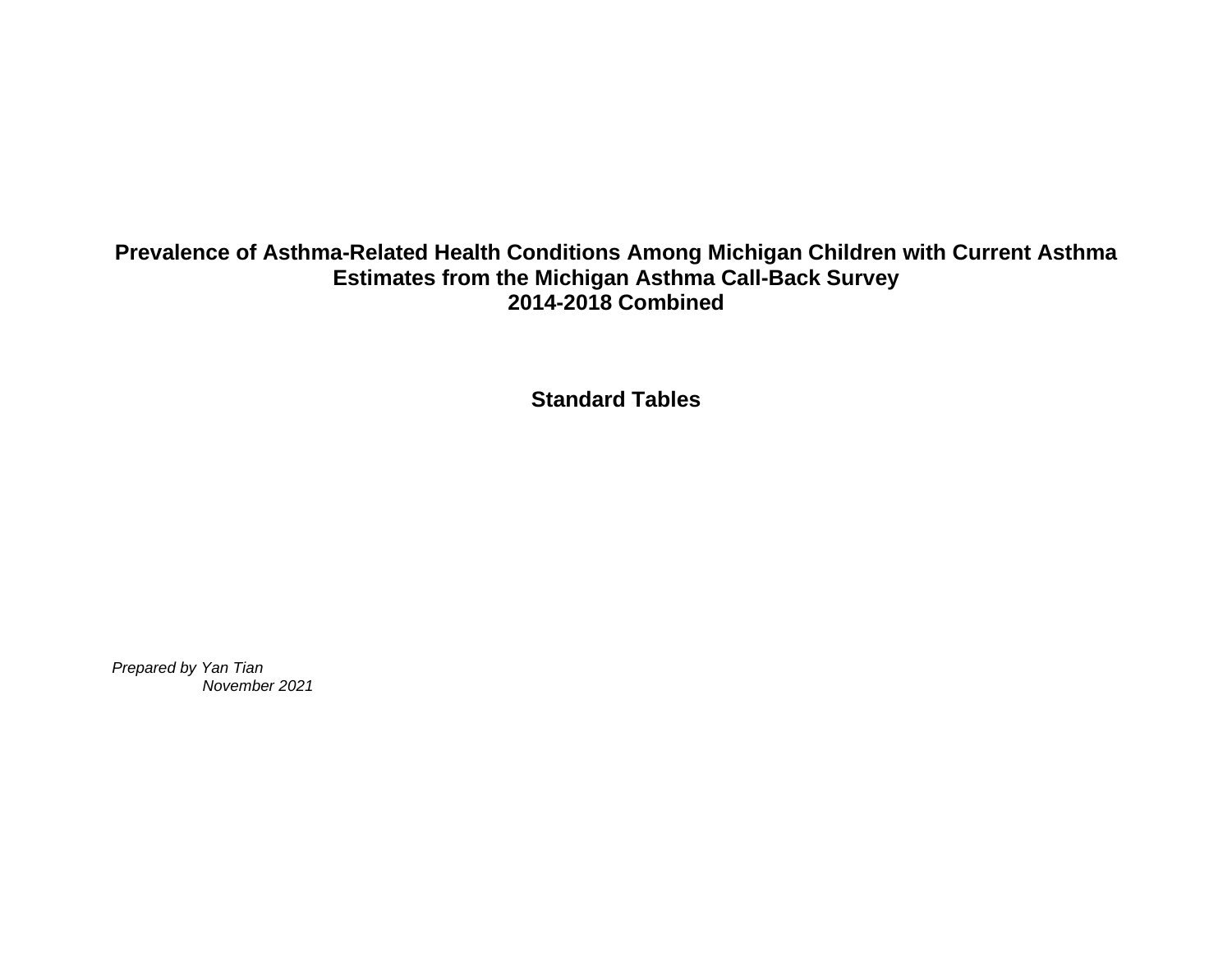## **Table of Contents**

| Introduction. 3                                                                                  |  |
|--------------------------------------------------------------------------------------------------|--|
|                                                                                                  |  |
|                                                                                                  |  |
|                                                                                                  |  |
|                                                                                                  |  |
|                                                                                                  |  |
|                                                                                                  |  |
|                                                                                                  |  |
|                                                                                                  |  |
|                                                                                                  |  |
| Table 10: Percent Distribution of Number of Days Unable to Work or Carry Out Usual Activities 16 |  |
|                                                                                                  |  |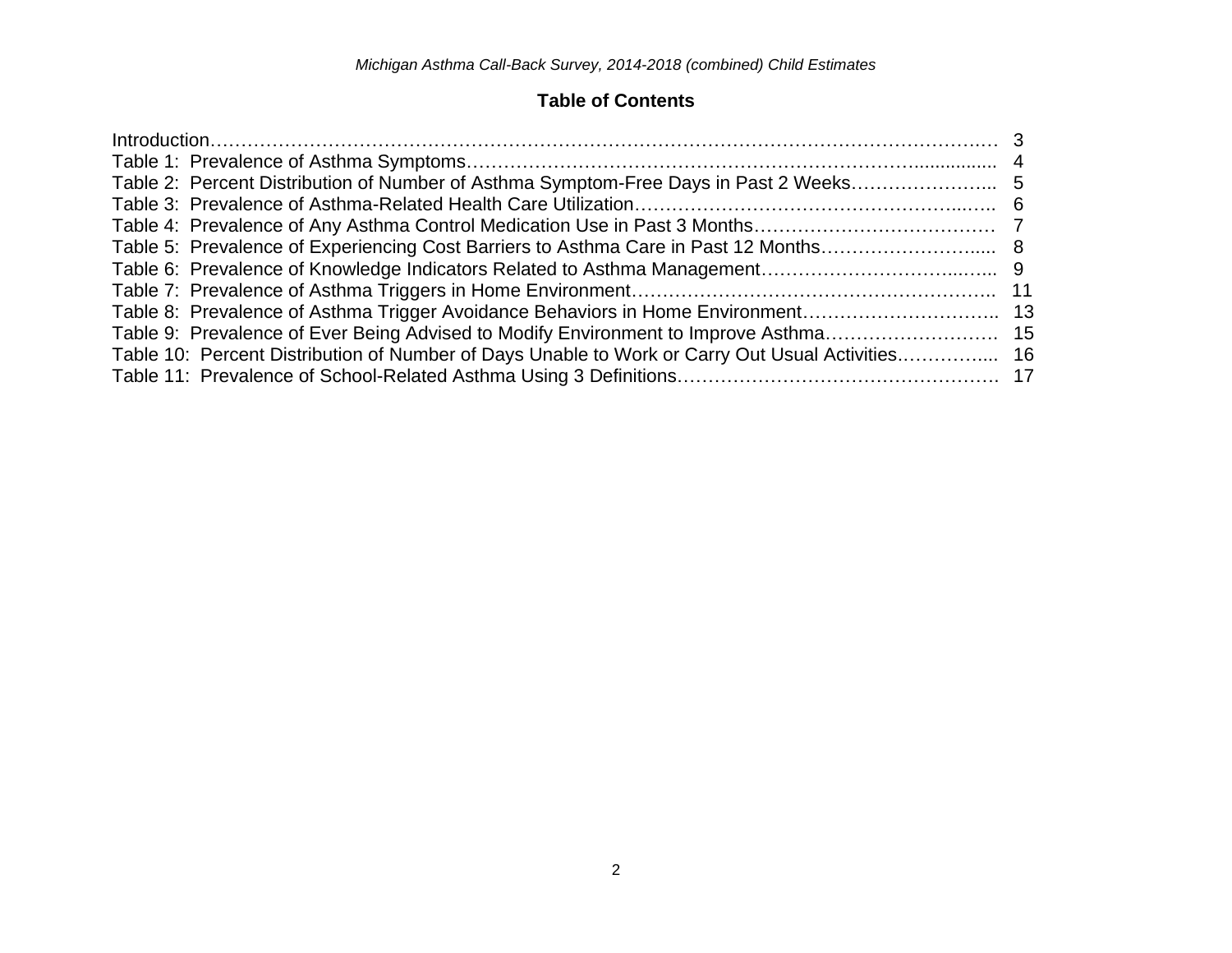## **Introduction**

The Michigan Asthma Call-Back Survey has been conducted annually since 2005 in conjunction with the Michigan Behavioral Risk Factor Survey (MiBRFS), an annual, statewide landline and cellular telephone survey of Michigan adults aged 18 years and older. Both of these surveys are conducted through a collaborative effort among the Population Health Surveillance Branch (PHSB) at the Centers for Disease Control and Prevention (CDC), the Office for Survey Research at Michigan State University's Institute for Public Policy and Social Research, and the Michigan Department of Health and Human Services. The MiBRFS participates in the national [Behavioral Risk Factor Surveillance System](http://www.cdc.gov/brfss/) that is coordinated by PHSB.

Landline and cell phone respondents to the MiBRFS who had ever been diagnosed with asthma or whose randomly selected child had ever been diagnosed with asthma were asked at the end of the MiBRFS interview if they would be willing to participate in an additional interview focused on asthma. Those who agreed were called back within two weeks of the MiBRFS interview and administered a comprehensive, standardized questionnaire on asthma-related symptoms, health care, medication, and management. Two separate, but very similar, questionnaires were used: one with questions about the adult respondent with asthma and the other with questions about the selected child with asthma.

This report presents the results for children aged less than 18 years from the 2014-2018 Michigan Asthma Call-Back Surveys combined. The total 5-year sample size of completed child interviews was 478, with 91 from 2014, 90 from 2015, 110 from 2016, 83 from 2017, and 104 from 2018. Estimates were weighted to adjust for the probabilities of selection and a raking adjustment factor that adjusted for the distribution of Michigan adults by telephone source, detailed race/ethnicity, education level, marital status, age by gender, gender by race/ethnicity, age by race/ethnicity, and renter/owner status all at the state level. Analyses were performed in SAS-Callable SUDAAN®, a statistical computing program that was designed for complex sample surveys.

The prevalence estimates and 95% confidence intervals, included within the tables that follow, were restricted to children with current asthma (n=324). Current asthma was defined as a "yes" response to both of the following questions: "Have you ever been told by a doctor or other health professional that {child's name} has asthma?" and "Does {child's name} still have asthma?"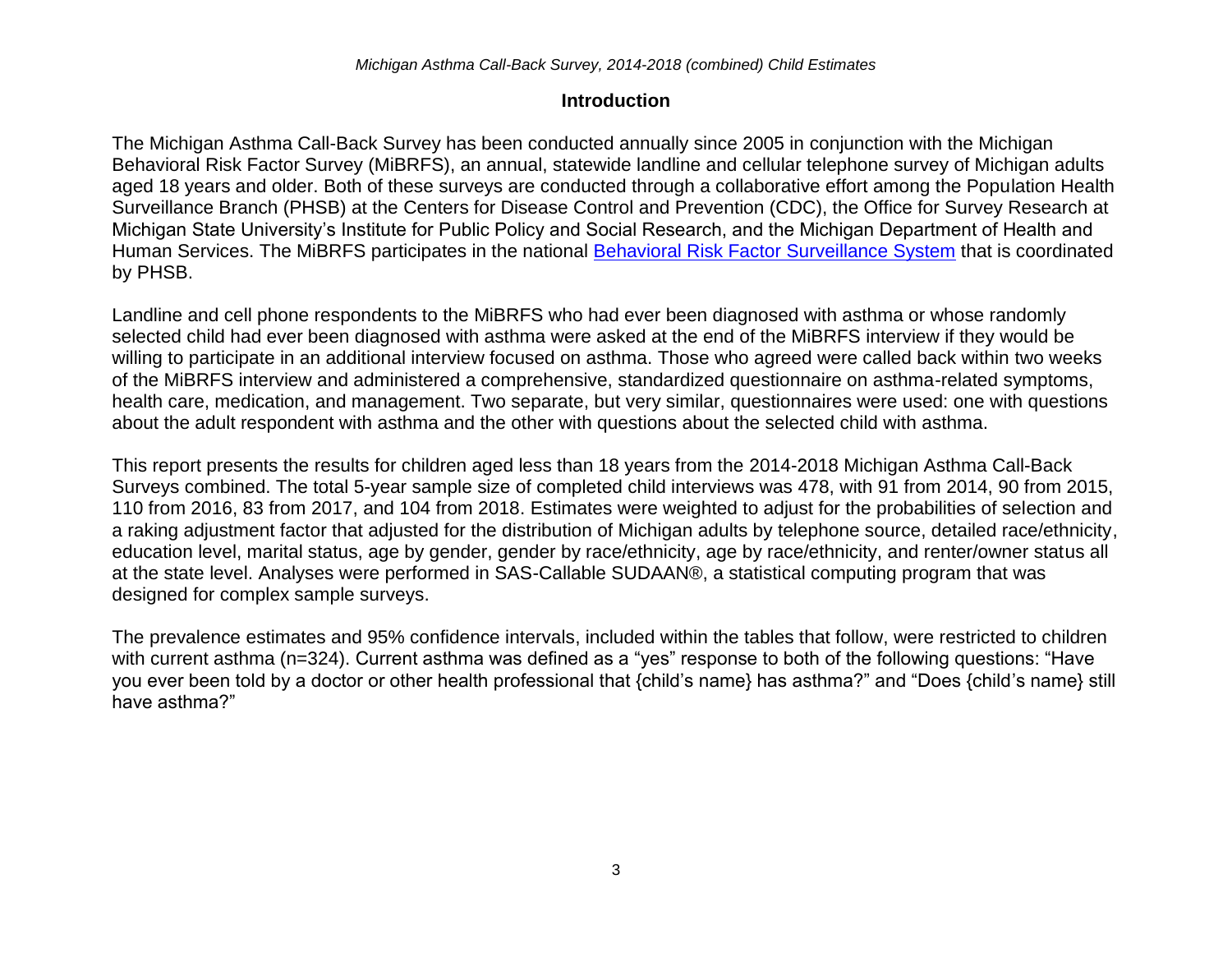| Table 1. Prevalence of Asthma Symptoms, Among Children Aged 0-17 Years with Current Asthma                                                  |       |                                 |                                   |                                    |  |
|---------------------------------------------------------------------------------------------------------------------------------------------|-------|---------------------------------|-----------------------------------|------------------------------------|--|
| Michigan Asthma Call-Back Survey, 2014-2018 Combined                                                                                        |       |                                 |                                   |                                    |  |
|                                                                                                                                             |       | <b>Had Asthma</b>               | <b>Difficulty Sleeping Due to</b> | <b>Usual Activities Limited at</b> |  |
|                                                                                                                                             | $n^a$ | Symptoms on $\geq 9$            | Asthma Symptoms on ≥ 2            | <b>Least a Little During Past</b>  |  |
|                                                                                                                                             |       | Days in Past Month <sup>b</sup> | Days in Past Month <sup>c</sup>   | 12 Months <sup>d</sup>             |  |
| Total                                                                                                                                       | 324   | 15.1 (10.9-20.4)                | 19.3 (14.2-25.6)                  | 37.9 (31.0-45.3)                   |  |
| Age                                                                                                                                         |       |                                 |                                   |                                    |  |
| 0-9 years                                                                                                                                   | 100   | 17.1 (10.3-27.1)                | 23.7 (15.0-35.5)                  | 40.3 (29.6-52.1)                   |  |
| 10-17 years                                                                                                                                 | 217   | 13.7 (8.9-20.5)                 | 15.6 (10.3-22.8)                  | 35.4 (26.9-44.9)                   |  |
| <b>Gender</b>                                                                                                                               |       |                                 |                                   |                                    |  |
| Male                                                                                                                                        | 191   | 15.3 (10.3-22.3)                | 19.9 (13.5-28.5)                  | 39.6 (30.9-49.0)                   |  |
| Female                                                                                                                                      | 132   | 14.9 (8.6-24.5)                 | 18.4 (11.6-28.0)                  | 35.5 (25.0-47.5)                   |  |
| Race                                                                                                                                        |       |                                 |                                   |                                    |  |
| White                                                                                                                                       | 236   | 14.2 (9.6-20.5)                 | 13.7 (9.3-19.8)                   | 33.4 (26.3-41.3)                   |  |
| <b>Black</b>                                                                                                                                | 56    | 15.3 $(7.3-29.3)$ ~             | 30.9 (18.1-47.6)                  | 53.0 (37.0-68.4)                   |  |
| <b>Household Income</b>                                                                                                                     |       |                                 |                                   |                                    |  |
| $<$ \$50,000                                                                                                                                | 114   | 22.0 (14.1-32.8)                | 32.6 (23.1-43.8)                  | 47.7 (36.4-59.2)                   |  |
| $\geq$ \$50,000                                                                                                                             | 191   | $10.4(6.3-16.7)$                | $9.6(5.8-15.4)$                   | 27.4 (20.2-36.1)                   |  |
| <b>Education of BRFS respondent</b>                                                                                                         |       |                                 |                                   |                                    |  |
| $\leq$ HS graduate                                                                                                                          | 78    | 22.5 (12.9-36.3)                | 27.4 (16.3-42.2)                  | 47.5 (33.1-62.3)                   |  |
| Some college                                                                                                                                | 104   | 14.1 (8.3-22.9)                 | 20.2 (12.3-31.4)                  | 43.5 (32.4-55.4)                   |  |
| College graduate                                                                                                                            | 142   | 11.2 (6.2-19.4)                 | 13.2 (7.5-22.4)                   | 27.5 (19.1-37.8)                   |  |
| a Sample sizes (unweighted) for demographic subpopulations. Cell sample sizes for prevalence estimates will vary because of missing values. |       |                                 |                                   |                                    |  |

<sup>b</sup> Reported ≥ 9 days to the following question, "During the past 30 days, on how many days did {child's name} have any symptoms of asthma?"

<sup>c</sup> Reported ≥ 2 days to the following question, "During the past 30 days, on how many days did symptoms of asthma make it difficult for {child's name} to stay asleep?" <sup>d</sup> Reported "a little," "a moderate amount," or "a lot" to the following question, "During the past 12 months, would you say {child's name} limited {his/her} usual activities due to asthma not at all, a little, a moderate amount, or a lot?"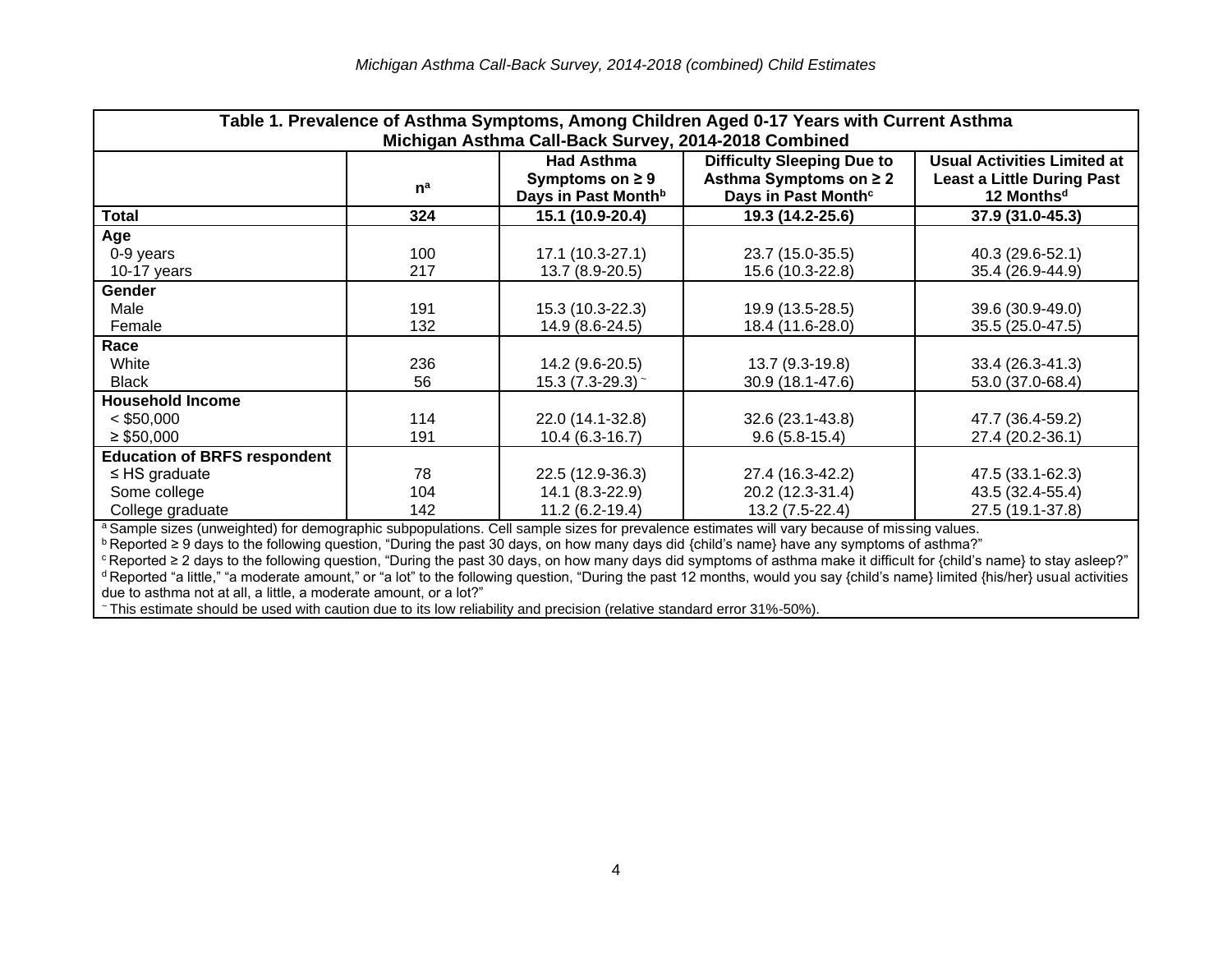| Table 2. Percent Distribution of Number of Asthma Symptom-Free Days <sup>a</sup> in Past 2 Weeks, Among                                   |                                                      |                                                     |                    |                  |  |  |  |  |  |
|-------------------------------------------------------------------------------------------------------------------------------------------|------------------------------------------------------|-----------------------------------------------------|--------------------|------------------|--|--|--|--|--|
|                                                                                                                                           |                                                      | <b>Children Aged 0-17 Years with Current Asthma</b> |                    |                  |  |  |  |  |  |
|                                                                                                                                           | Michigan Asthma Call-Back Survey, 2014-2018 Combined |                                                     |                    |                  |  |  |  |  |  |
|                                                                                                                                           | <b>None</b>                                          | 1-6 Days<br><b>7-13 Days</b><br>14 Days             |                    |                  |  |  |  |  |  |
| <b>Total</b>                                                                                                                              | 10.3 (6.8-15.4)                                      | 10.9 (6.9-16.7)                                     | 23.4 (18.2-29.6)   | 55.4 (48.2-62.4) |  |  |  |  |  |
| Age                                                                                                                                       |                                                      |                                                     |                    |                  |  |  |  |  |  |
| 0-9 years                                                                                                                                 | $10.6(5.3-20.0)$                                     | 12.2 (6.0-23.3) $\sim$                              | 22.8 (14.9-33.3)   | 54.4 (42.7-65.6) |  |  |  |  |  |
| 10-17 years                                                                                                                               | 10.6 $(5.7-18.6)$ ~                                  | $9.7(5.3-17.1)$                                     | 23.2 (16.5-31.5)   | 56.6 (47.3-65.3) |  |  |  |  |  |
| <b>Gender</b>                                                                                                                             |                                                      |                                                     |                    |                  |  |  |  |  |  |
| Male                                                                                                                                      | 9.7 (5.2-17.6) $\sim$                                | 12.6 (7.3-20.7)                                     | 23.2 (16.7-31.2)   | 54.5 (45.3-63.4) |  |  |  |  |  |
| Female                                                                                                                                    | 11.6 (6.3-20.3)                                      | $8.0$ (3.4-17.7) $\sim$                             | 24.2 (15.8-35.2)   | 56.2 (44.7-67.1) |  |  |  |  |  |
| Race                                                                                                                                      |                                                      |                                                     |                    |                  |  |  |  |  |  |
| White                                                                                                                                     | $9.2(5.7-14.5)$                                      | $8.6(5.0-14.5)$                                     | 25.3 (19.2-32.5)   | 56.9 (48.9-64.5) |  |  |  |  |  |
| <b>Black</b>                                                                                                                              |                                                      | 17.7 $(7.9-35.0)$ ~                                 | 22.8 (11.7-39.8) ~ | 47.6 (32.2-63.4) |  |  |  |  |  |
| <b>Household Income</b>                                                                                                                   |                                                      |                                                     |                    |                  |  |  |  |  |  |
| $<$ \$50,000                                                                                                                              | $11.7(6.0-21.6)$                                     | 15.6 (8.7-26.4)                                     | 23.7 (15.5-34.6)   | 49.0 (37.9-60.2) |  |  |  |  |  |
| $\geq$ \$50,000                                                                                                                           | $6.1(3.3-10.7)$                                      | 4.4 $(2.1 - 9.1)$ ~                                 | 26.0 (18.8-34.8)   | 63.5 (54.4-71.7) |  |  |  |  |  |
| <b>Education of BRFS</b>                                                                                                                  |                                                      |                                                     |                    |                  |  |  |  |  |  |
| respondent                                                                                                                                |                                                      |                                                     |                    |                  |  |  |  |  |  |
| $\leq$ HS graduate                                                                                                                        | 15.0 (6.3-31.6)                                      | 19.8 (9.9-35.6) $\degree$                           | 26.9 (15.6-42.2)   | 38.4 (25.9-52.6) |  |  |  |  |  |
| Some college                                                                                                                              | 12.2 (6.6-21.5)                                      | 6.3 (2.8-13.6) $\sim$                               | 16.9 (10.4-26.2)   | 64.6 (53.4-74.5) |  |  |  |  |  |
| College graduate                                                                                                                          | $5.9(2.6-13.0)$                                      | 8.5 (3.9-17.4) $\degree$                            | 26.0 (18.2-35.5)   | 59.7 (49.1-69.4) |  |  |  |  |  |
| <sup>a</sup> Response to the following question, "During the past two weeks, on how many days was {child's name} completely symptom-free, |                                                      |                                                     |                    |                  |  |  |  |  |  |
| that is no coughing, wheezing, or other symptoms of asthma?"                                                                              |                                                      |                                                     |                    |                  |  |  |  |  |  |

† This estimate was suppressed due to it having a denominator of less than 50 and/or a relative standard error of greater than 50%. <sup>~</sup>This estimate should be used with caution due to its low reliability and precision (relative standard error 31%-50%).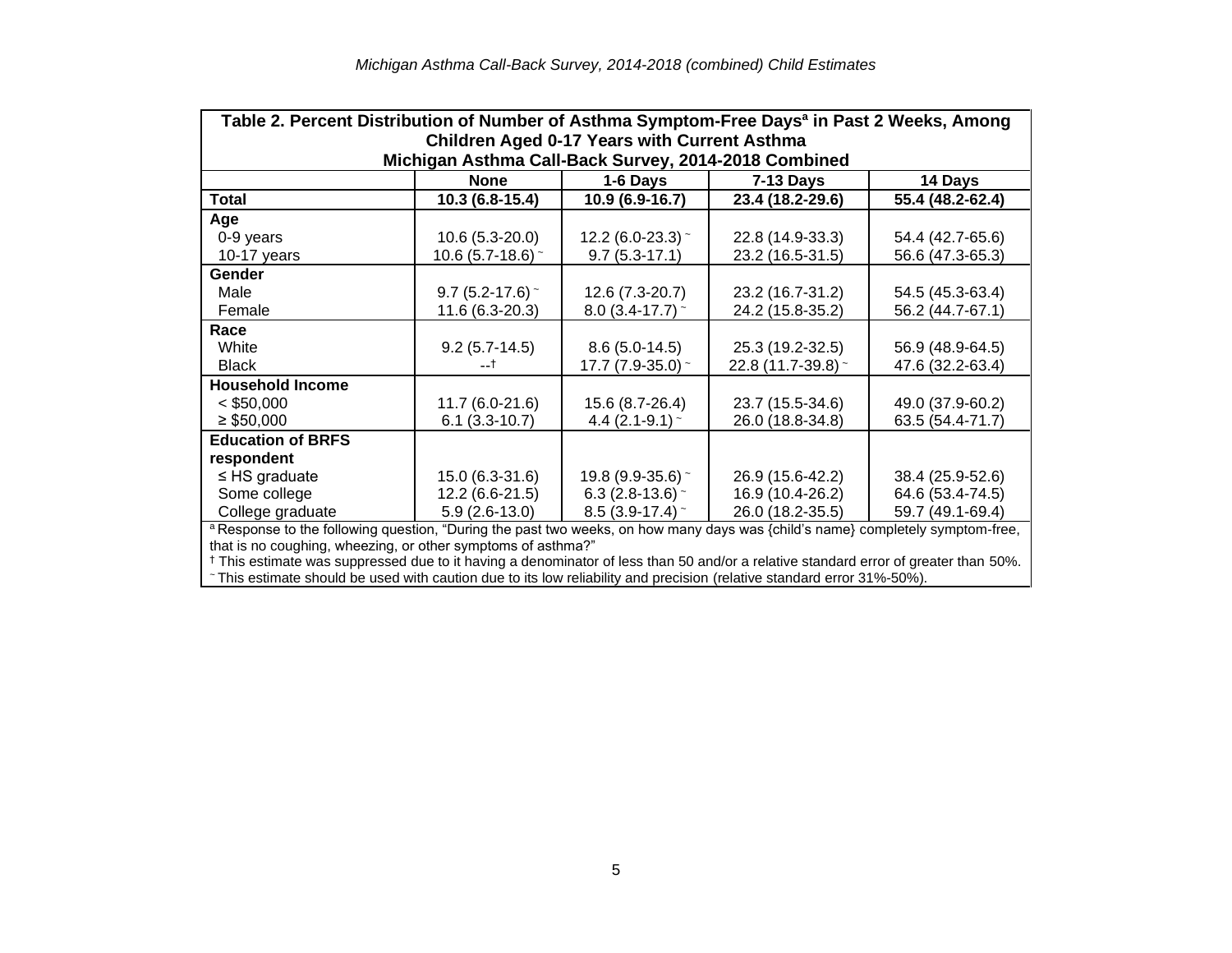| Table 3. Prevalence of Asthma-Related Health Care Utilization, Among Children Aged 0-17 Years with Current Asthma<br>Michigan Asthma Call-Back Survey, 2014-2018 Combined |                        |                                                     |                                               |                                                       |                                                  |  |
|---------------------------------------------------------------------------------------------------------------------------------------------------------------------------|------------------------|-----------------------------------------------------|-----------------------------------------------|-------------------------------------------------------|--------------------------------------------------|--|
|                                                                                                                                                                           |                        | <b>ER/Urgent Care Visits for Asthma<sup>a</sup></b> | $\geq$ 1 Hospital Stays<br>for Asthma in Past | $\geq$ 2 Routine Asthma<br><b>Care Visits in Past</b> | <b>Received Flu</b><br><b>Vaccine in Past 12</b> |  |
|                                                                                                                                                                           | $\geq$ 1 Visit         | $\geq$ 2 Visits                                     | 12 Months <sup>b</sup>                        | 12 Months <sup>c</sup>                                | <b>Monthsd</b>                                   |  |
| Total                                                                                                                                                                     | 18.4 (13.3-24.9)       | $10.1(6.3-16.0)$                                    | $2.9(1.3-6.1)$ <sup>-</sup>                   | 39.9 (33.2-47.1)                                      | 56.7 (49.8-63.3)                                 |  |
| Age                                                                                                                                                                       |                        |                                                     |                                               |                                                       |                                                  |  |
| 0-9 years                                                                                                                                                                 | 28.1 (18.6-40.0)       | 15.5 (8.2-27.2)                                     | 5.4 $(2.2 - 12.9)$                            | 40.3 (33.5-47.6)                                      | 58.2 (46.2-69.2)                                 |  |
| 10-17 years                                                                                                                                                               | $11.3(6.8-18.0)$       | 6.4 $(3.3-12.1)$ ~                                  | --T                                           | 55.2 (43.8-66.0)                                      | 55.8 (47.2-64.0)                                 |  |
| Gender                                                                                                                                                                    |                        |                                                     |                                               | 29.2 (22.4-37.1)                                      |                                                  |  |
| Male                                                                                                                                                                      | 23.0 (15.9-32.0)       | $12.9(7.5-21.4)$                                    | $3.4$ (1.3-8.3) ~                             |                                                       | 53.9 (45.1-62.4)                                 |  |
| Female                                                                                                                                                                    | $10.5(5.9-18.0)$       | 5.4 $(2.3-12.2)$ ~                                  | --T                                           | 45.5 (36.7-54.5)                                      | 62.9 (52.3-72.4)                                 |  |
| Race                                                                                                                                                                      |                        |                                                     |                                               | 30.6 (21.4-41.6)                                      |                                                  |  |
| White                                                                                                                                                                     | 13.7 (8.7-20.8)        | $7.2$ (3.8-13.3) ~                                  | $-1$                                          |                                                       | 62.1 (54.2-69.5)                                 |  |
| <b>Black</b>                                                                                                                                                              | 32.3 (19.5-48.3)       | 19.9 (9.8-36.3) ~                                   | --†                                           | 37.9 (30.6-45.8)                                      | 44.3 (29.4-60.4)                                 |  |
| <b>Household Income</b>                                                                                                                                                   |                        |                                                     |                                               |                                                       |                                                  |  |
| $<$ \$50,000                                                                                                                                                              | 27.0 (18.0-38.4)       | 13.0 $(6.9-23.0)$ ~                                 | 6.8 (2.9-14.7) $\sim$                         | 44.7 (34.0-56.0)                                      | 56.4 (45.0-67.2)                                 |  |
| $\geq$ \$50,000                                                                                                                                                           | $10.5(6.0-17.8)$       | 6.5 (3.0-13.7) $\sim$                               | t                                             | 36.1 (27.7-45.4)                                      | 63.0 (54.0-71.1)                                 |  |
| <b>Education of BRFS respondent</b>                                                                                                                                       |                        |                                                     |                                               |                                                       |                                                  |  |
| $\leq$ HS graduate                                                                                                                                                        | 16.4 (8.1-30.3) $\sim$ | 12.2 (5.0-26.8) $\degree$                           | --†                                           | 42.7 (29.4-57.1)                                      | 52.0 (37.1-66.6)                                 |  |
| Some college                                                                                                                                                              | 23.7 (14.7-36.0)       | 11.7 $(5.4-23.4)$ ~                                 | 7.5 $(3.1 - 17.0)$ ~                          | 34.4 (24.3-46.2)                                      | 49.7 (38.2-61.1)                                 |  |
| College graduate                                                                                                                                                          | 15.8 (9.3-25.4)        | 7.7 $(3.4 - 16.6)$ ~                                | $-$ e                                         | 42.3 (32.2-53.0)                                      | 64.6 (54.4-73.6)                                 |  |

<sup>a</sup> Response to the question, "During the past 12 months, how many times did {child's name} visit an emergency room or urgent care center because of {his/her} asthma?"

**b** Responded one or more times to the question, "During the past 12 months, how many different times did {he/she} stay in any hospital overnight or longer because of {his/her} asthma?"

<sup>c</sup> Reported ≥ 2 times to the question, "During the past 12 months, how many times did {child's name} see a doctor or other health professional for a routine checkup for {his/her} asthma?"

<sup>d</sup> Responded "yes" to either of the following questions, "A flu shot is an influenza vaccine injected in your arm. During the past 12 months, did {child's name} have a flu shot?" or "A flu vaccine that is sprayed in the nose is called FluMist. During the past 12 months, did {child's name} have a flu vaccine that was sprayed in {his/her} nose?"

e No positive responses in this cell.

† This estimate was suppressed due to it having a denominator of less than 50 and/or a relative standard error of greater than 50%.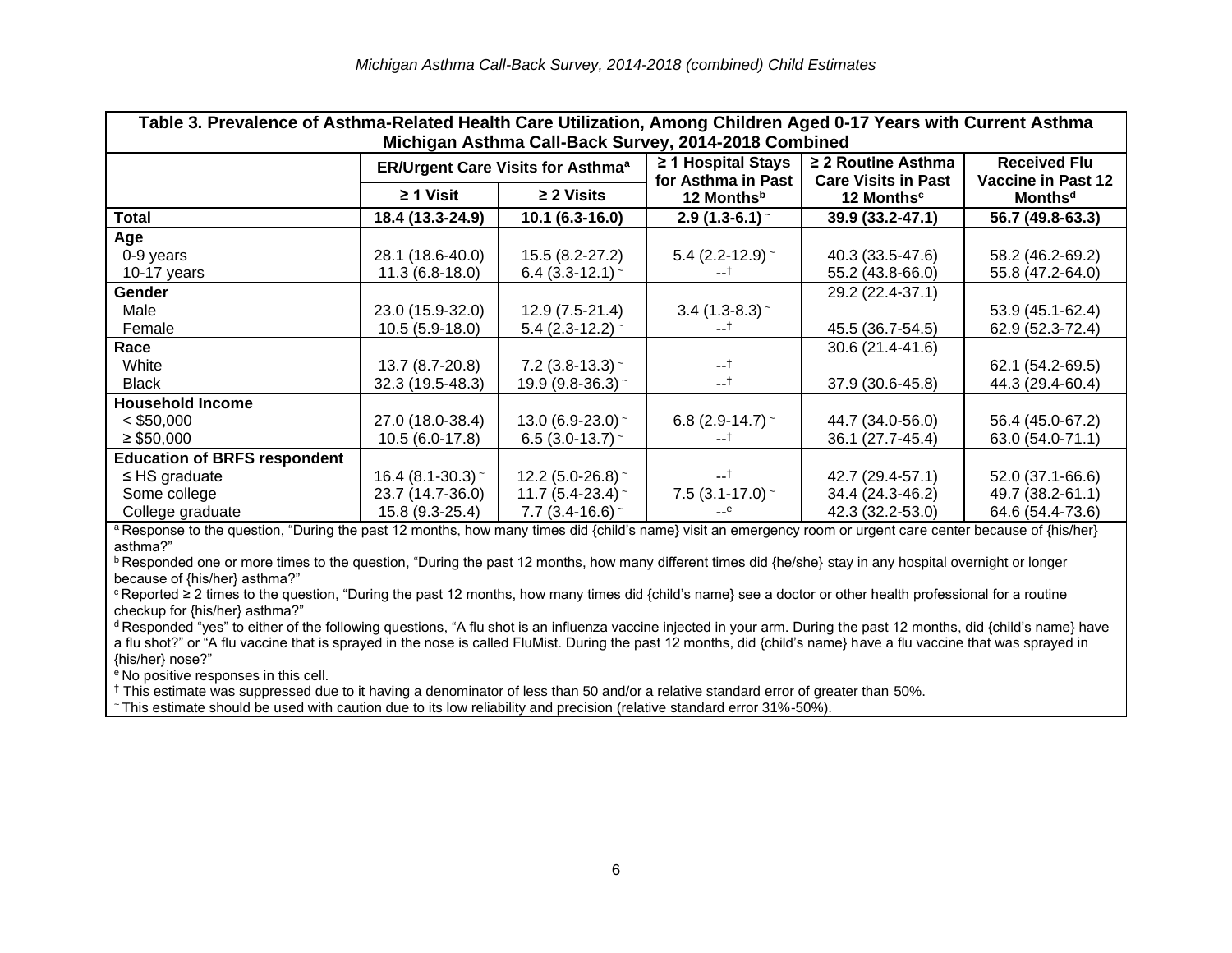|                                                                         | Table 4. Prevalence of Any Asthma Controller Medication Use in Past 3 Months, Among<br><b>Children Aged 0-17 Years with Current Asthma</b><br>Michigan Asthma Call-Back Survey, 2014-2018 Combined |
|-------------------------------------------------------------------------|----------------------------------------------------------------------------------------------------------------------------------------------------------------------------------------------------|
|                                                                         | Used ≥ 1 Asthma Controller Medication in Past 3 Months <sup>a</sup>                                                                                                                                |
| Total                                                                   | 44.4 (37.6-51.5)                                                                                                                                                                                   |
| Age                                                                     |                                                                                                                                                                                                    |
| 0-9 years                                                               | 57.6 (46.4-68.1)                                                                                                                                                                                   |
| $10-17$ years                                                           | 35.2 (27.9-43.2)                                                                                                                                                                                   |
| Gender                                                                  |                                                                                                                                                                                                    |
| Male                                                                    | 47.7 (38.8-56.8)                                                                                                                                                                                   |
| Female                                                                  | 39.4 (29.4-50.3)                                                                                                                                                                                   |
| Race                                                                    |                                                                                                                                                                                                    |
| White                                                                   | 48.7 (40.8-56.6)                                                                                                                                                                                   |
| <b>Black</b>                                                            | 39.1 (25.1-55.2)                                                                                                                                                                                   |
| <b>Household Income</b>                                                 |                                                                                                                                                                                                    |
| $<$ \$50,000                                                            | 42.9 (32.1-54.4)                                                                                                                                                                                   |
| $\geq$ \$50,000                                                         | 44.5 (35.8-53.6)                                                                                                                                                                                   |
| <b>Education of BRFS respondent</b>                                     |                                                                                                                                                                                                    |
| $\leq$ HS graduate                                                      | 44.2 (30.8-58.4)                                                                                                                                                                                   |
| Some college                                                            | 45.2 (34.2-56.7)                                                                                                                                                                                   |
| College graduate                                                        | 44.0 (34.1-54.5)                                                                                                                                                                                   |
|                                                                         | a Respondent reported they had taken at least one asthma control medication in the past 3 months, as defined by the                                                                                |
| CDC national Asthma Call-Back Survey Analysis Workgroup on Medications. |                                                                                                                                                                                                    |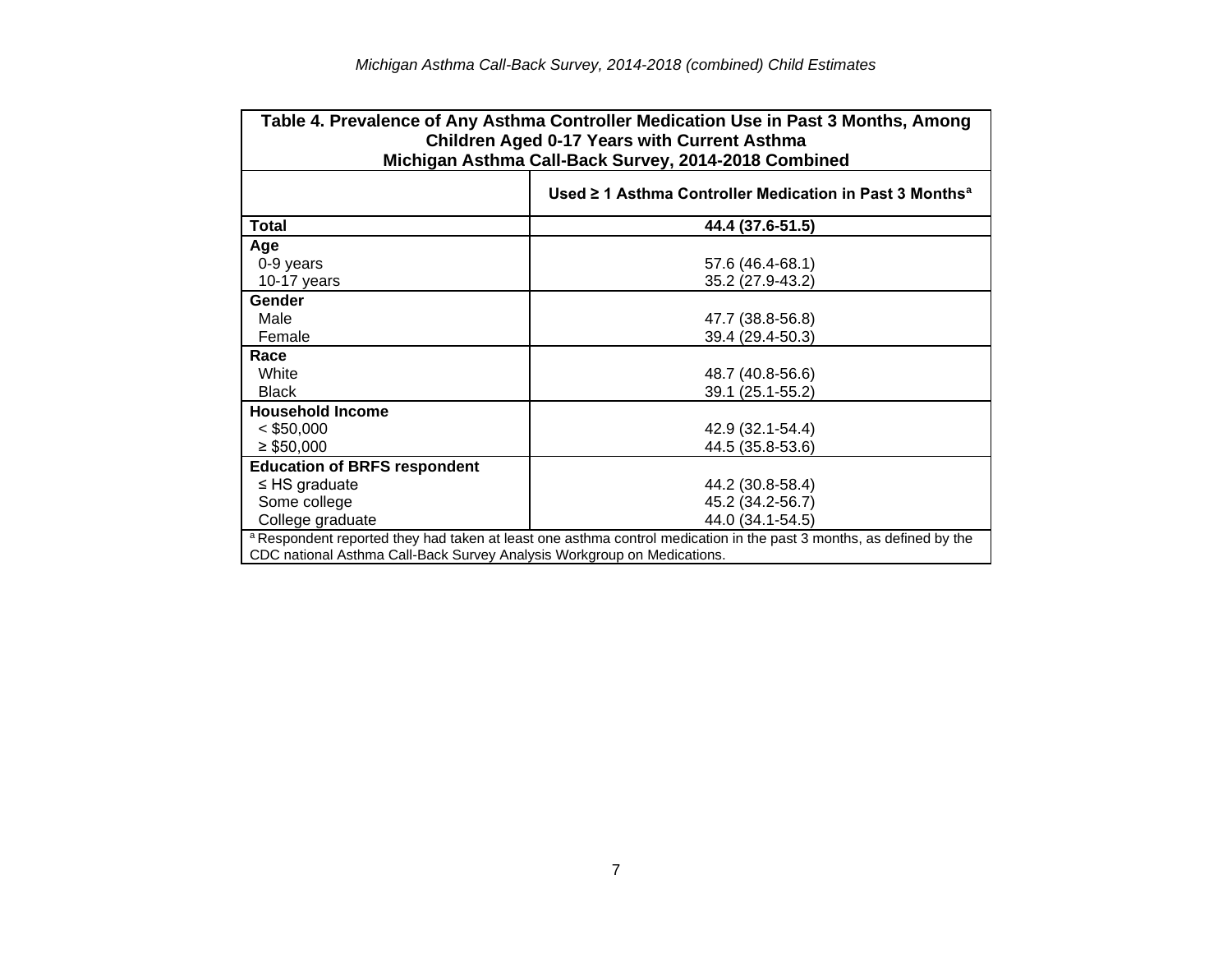| Table 5. Prevalence of Experiencing Cost Barriers to Asthma Care in Past 12 Months, Among Children Aged 0-17 Years with |                                                            |                                                                                                                                                                                                                 |                               |                               |  |  |  |  |  |
|-------------------------------------------------------------------------------------------------------------------------|------------------------------------------------------------|-----------------------------------------------------------------------------------------------------------------------------------------------------------------------------------------------------------------|-------------------------------|-------------------------------|--|--|--|--|--|
| <b>Current Asthma</b>                                                                                                   |                                                            |                                                                                                                                                                                                                 |                               |                               |  |  |  |  |  |
|                                                                                                                         |                                                            | Michigan Asthma Call-Back Survey, 2014-2018 Combined                                                                                                                                                            |                               |                               |  |  |  |  |  |
|                                                                                                                         | <b>Cost Barrier to Primary</b><br>Care Doctor <sup>a</sup> | <b>Cost Barrier to</b><br><b>Cost Barrier to</b><br><b>Cost Barrier to Primary Care,</b><br>Asthma Specialist <sup>b</sup><br>Specialist, or Medication <sup>d</sup><br><b>Obtaining Medication<sup>c</sup></b> |                               |                               |  |  |  |  |  |
| Total                                                                                                                   | $3.7(1.6-8.4)$                                             |                                                                                                                                                                                                                 | $5.8(3.2-10.0)$               | $9.1(5.6-14.5)$               |  |  |  |  |  |
| Age                                                                                                                     |                                                            |                                                                                                                                                                                                                 |                               |                               |  |  |  |  |  |
| 0-9 years                                                                                                               | $-1$                                                       | --†                                                                                                                                                                                                             | $8.6$ (3.8-18.2) ~            | $12.5(6.1-24.1)$ <sup>-</sup> |  |  |  |  |  |
| 10-17 years                                                                                                             | 2.4 (0.9-6.4) $\sim$                                       | $2.9(1.1 - 7.2)$ <sup>-</sup>                                                                                                                                                                                   | 3.9 $(1.8-7.9)$ ~             | $7.0(4.0-11.9)$               |  |  |  |  |  |
| <b>Gender</b>                                                                                                           |                                                            |                                                                                                                                                                                                                 |                               |                               |  |  |  |  |  |
| Male                                                                                                                    | $-1$                                                       | $-1$                                                                                                                                                                                                            | 6.1 $(2.9-12.4)$ ~            | $11.0(6.1-18.9)$              |  |  |  |  |  |
| Female                                                                                                                  | $-1$                                                       | $-1$                                                                                                                                                                                                            | 5.2 (2.2-11.8) $\degree$      | 6.0 (2.8-12.7) $\degree$      |  |  |  |  |  |
| Race                                                                                                                    |                                                            |                                                                                                                                                                                                                 |                               |                               |  |  |  |  |  |
| White                                                                                                                   | 2.4 (0.9-6.4) $\sim$                                       | $-1$                                                                                                                                                                                                            | 4.2 $(2.1 - 8.2)$ ~           | $5.9(3.3-10.4)$               |  |  |  |  |  |
| <b>Black</b>                                                                                                            | --†                                                        | $-1$                                                                                                                                                                                                            | —†                            | 15.7 (6.7-32.8) ~             |  |  |  |  |  |
| <b>Household Income</b>                                                                                                 |                                                            |                                                                                                                                                                                                                 |                               |                               |  |  |  |  |  |
| $<$ \$50,000                                                                                                            | $-1$                                                       | $-1$                                                                                                                                                                                                            | $9.2$ (4.6-17.8) ~            | $11.9(6.5-20.7)$              |  |  |  |  |  |
| $\geq$ \$50,000                                                                                                         | $-1$                                                       | $-1$                                                                                                                                                                                                            | --†                           | $5.6$ (2.5-12.0) ~            |  |  |  |  |  |
| <b>Education of BRFS respondent</b>                                                                                     |                                                            |                                                                                                                                                                                                                 |                               |                               |  |  |  |  |  |
| $\leq$ HS graduate                                                                                                      | $-1$                                                       | $-1$                                                                                                                                                                                                            | --†                           | 11.2 $(4.1 - 27.1)$ ~         |  |  |  |  |  |
| Some college                                                                                                            | $4.8(1.7-12.5)$                                            | $-1$                                                                                                                                                                                                            | $11.5(5.5-22.3)$ <sup>-</sup> | 13.8 (7.2-24.7) ~             |  |  |  |  |  |
| College graduate                                                                                                        | --†                                                        | $-1$                                                                                                                                                                                                            |                               | 4.3 (1.9-9.4) $\degree$       |  |  |  |  |  |

a Responded "yes" to the question, "Was there a time in the past 12 months when {child's name} needed to see {his/her} primary care doctor for asthma but could not because of the cost?"

**B** Responded "yes" to the question, "Was there a time in the past 12 months when you were referred to a specialist for {his/her} asthma care but could not go because of the cost?"

<sup>c</sup> Responded "yes" to the question, "Was there a time in the past 12 months when {he/she} needed medication for {his/her} asthma but you could not buy it because of the cost?"

<sup>d</sup> Responded "yes" to at least one of the above 3 questions.

<sup>e</sup> No positive responses in this cell.

† This estimate was suppressed due to it having a denominator of less than 50 and/or a relative standard error of greater than 50%.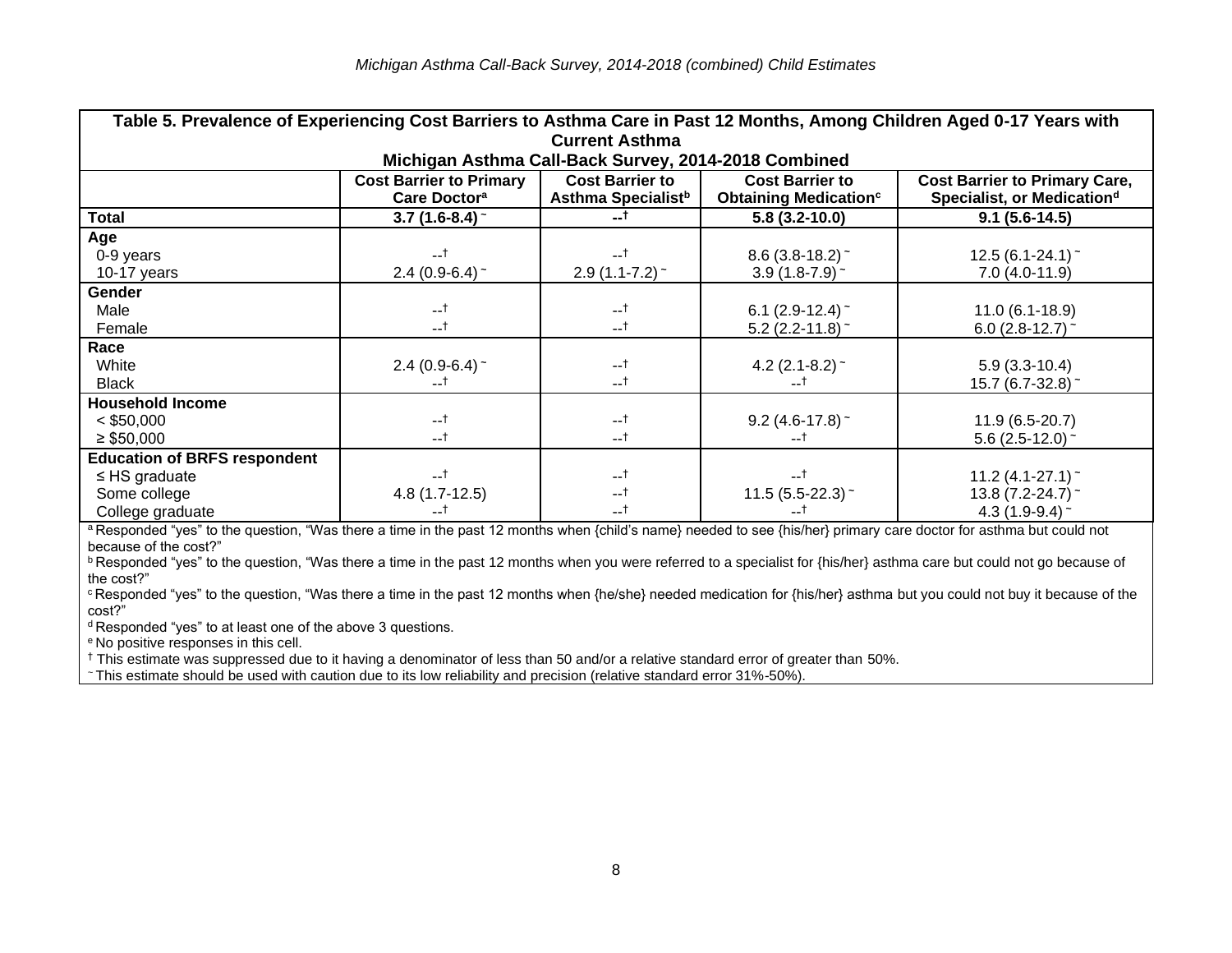| Table 6. Prevalence of Indicators of Knowledge Related to Asthma Management, Among Children Aged 0-17 Years with                                                                                                                                                           |                                                                                                                                                                                                                  |                                             |                                      |  |  |  |  |  |
|----------------------------------------------------------------------------------------------------------------------------------------------------------------------------------------------------------------------------------------------------------------------------|------------------------------------------------------------------------------------------------------------------------------------------------------------------------------------------------------------------|---------------------------------------------|--------------------------------------|--|--|--|--|--|
| <b>Current Asthma</b>                                                                                                                                                                                                                                                      |                                                                                                                                                                                                                  |                                             |                                      |  |  |  |  |  |
|                                                                                                                                                                                                                                                                            | Michigan Asthma Call-Back Survey, 2014-2018 Combined                                                                                                                                                             |                                             |                                      |  |  |  |  |  |
|                                                                                                                                                                                                                                                                            | <b>Ever Taught to Recognize Early</b><br><b>Ever Taught What to Do</b><br>Ever Taught How to Use a Peak<br>During Asthma Episode <sup>b</sup><br>Signs of Asthma Episode <sup>a</sup><br>Flow Meter <sup>c</sup> |                                             |                                      |  |  |  |  |  |
| Total                                                                                                                                                                                                                                                                      | 82.2 (76.6-86.7)                                                                                                                                                                                                 | 89.4 (84.7-92.8)                            | $37.9(31.4 - 44.8)$                  |  |  |  |  |  |
| Age<br>0-9 years<br>10-17 years                                                                                                                                                                                                                                            | 78.0 (66.8-86.2)<br>84.7 (78.2-89.6)                                                                                                                                                                             | 90.1 (81.8-94.9) $\sim$<br>88.5 (81.8-92.9) | 21.8 (13.5-33.2)<br>48.3 (39.6-57.0) |  |  |  |  |  |
| <b>Gender</b>                                                                                                                                                                                                                                                              |                                                                                                                                                                                                                  |                                             |                                      |  |  |  |  |  |
| Male                                                                                                                                                                                                                                                                       | 84.3 (76.8-89.8)                                                                                                                                                                                                 | 90.7 (84.6-94.6)                            | 40.7 (32.5-49.4)                     |  |  |  |  |  |
| Female                                                                                                                                                                                                                                                                     | 78.2 (68.2-85.8)                                                                                                                                                                                                 | 87.0 (78.2-92.5)                            | 31.9 (22.8-42.7)                     |  |  |  |  |  |
| Race                                                                                                                                                                                                                                                                       |                                                                                                                                                                                                                  |                                             |                                      |  |  |  |  |  |
| White                                                                                                                                                                                                                                                                      | 84.1 (77.4-89.1)                                                                                                                                                                                                 | 90.6 (85.2-94.2)                            | 36.9 (29.8-44.6)                     |  |  |  |  |  |
| Black                                                                                                                                                                                                                                                                      | $81.2(66.0-90.6)$                                                                                                                                                                                                |                                             | 42.9 (27.3-60.2)                     |  |  |  |  |  |
| <b>Household Income</b>                                                                                                                                                                                                                                                    |                                                                                                                                                                                                                  |                                             |                                      |  |  |  |  |  |
| $<$ \$50,000                                                                                                                                                                                                                                                               | 79.6 (68.2-87.6)                                                                                                                                                                                                 | 93.3 (85.5-97.1) ~                          | 39.8 (29.7-50.8)                     |  |  |  |  |  |
| $\geq$ \$50,000                                                                                                                                                                                                                                                            | 83.6 (76.2-89.0)                                                                                                                                                                                                 | 87.2 (79.8-92.1)                            | 34.7 (26.8-43.6)                     |  |  |  |  |  |
| <b>Education of BRFS respondent</b>                                                                                                                                                                                                                                        |                                                                                                                                                                                                                  |                                             |                                      |  |  |  |  |  |
| $\leq$ HS graduate                                                                                                                                                                                                                                                         | 85.9 (73.5-93.1) ~                                                                                                                                                                                               | 88.2 (77.4-94.2) ~                          | 47.8 (33.4-62.5)                     |  |  |  |  |  |
| Some college                                                                                                                                                                                                                                                               | 76.6 (64.4-85.5)                                                                                                                                                                                                 | 89.0 (80.2-94.2) ~                          | 35.8 (25.4-47.6)                     |  |  |  |  |  |
| College graduate                                                                                                                                                                                                                                                           | 84.1 (75.5-90.1)                                                                                                                                                                                                 | $90.6(82.2 - 95.2)$                         | 33.0 (24.6-42.7)                     |  |  |  |  |  |
| a Responded "yes" to the question, "Has a doctor or other health professional ever taught you or {child's name} how to recognize early signs or symptoms of an<br>asthma episode?"<br>$b$ Depended "ver" to the question " what to do during an acthma enjaced or ottook?" |                                                                                                                                                                                                                  |                                             |                                      |  |  |  |  |  |

 $^{\rm b}$  Responded "yes" to the question, "......what to do during an asthma episode or attack?"

 $^\mathrm{c}$  Responded "yes" to the question, "......how to use a peak flow meter to adjust {his/her} daily medications?"

† This estimate was suppressed due to it having a denominator of less than 50 and/or a relative standard error of greater than 50%.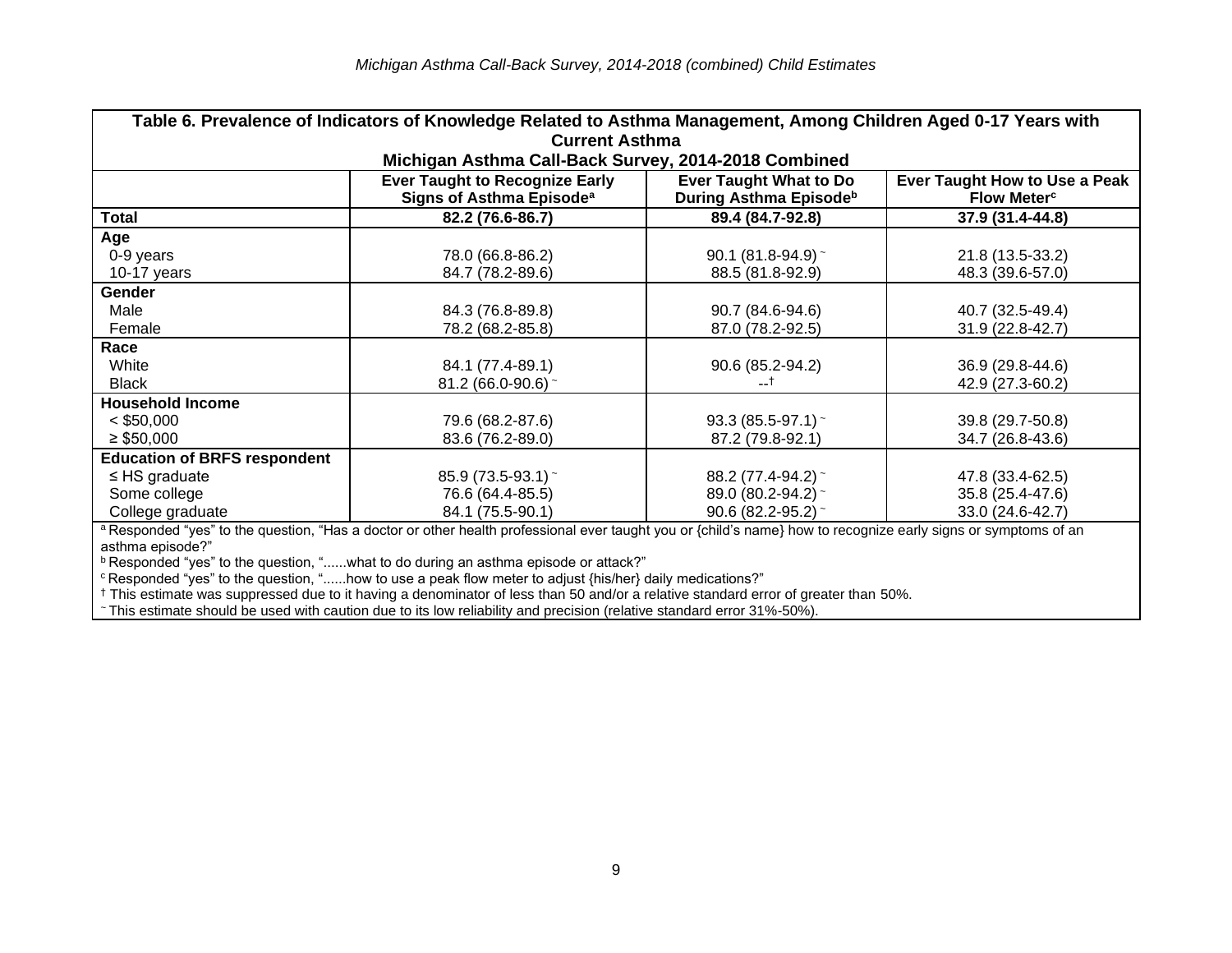|                                                                                                                                                  | Table 6 (continued). Prevalence of Receiving Education Related to Asthma Management, Among Children |                                                      |                          |  |  |  |  |  |
|--------------------------------------------------------------------------------------------------------------------------------------------------|-----------------------------------------------------------------------------------------------------|------------------------------------------------------|--------------------------|--|--|--|--|--|
|                                                                                                                                                  | Aged 0-17 Years with Current Asthma                                                                 |                                                      |                          |  |  |  |  |  |
|                                                                                                                                                  |                                                                                                     | Michigan Asthma Call-Back Survey, 2014-2018 Combined |                          |  |  |  |  |  |
|                                                                                                                                                  | <b>Ever Received</b><br><b>Ever Taken Asthma</b><br>Received $\geq$ 3 Types of                      |                                                      |                          |  |  |  |  |  |
|                                                                                                                                                  | Asthma Action Plan <sup>d</sup>                                                                     | <b>Management Classe</b>                             | <b>Asthma Educationf</b> |  |  |  |  |  |
| Total                                                                                                                                            | 53.7 (46.7-60.6)                                                                                    | $7.0(3.9-12.1)$                                      | 55.9 (49.1-62.6)         |  |  |  |  |  |
| Age                                                                                                                                              |                                                                                                     |                                                      |                          |  |  |  |  |  |
| 0-9 years                                                                                                                                        | 45.9 (34.8-57.5)                                                                                    | $3.5(1.4-8.7)$                                       | 45.1 (34.0-56.7)         |  |  |  |  |  |
| 10-17 years                                                                                                                                      | 60.2 (51.6-68.2)                                                                                    | $9.9(5.0-18.5)$                                      | 62.3 (53.6-70.2)         |  |  |  |  |  |
| Gender                                                                                                                                           |                                                                                                     |                                                      |                          |  |  |  |  |  |
| Male                                                                                                                                             | 58.1 (49.1-66.6)                                                                                    | 8.6 (4.3-16.5) $\degree$                             | 57.6 (48.9-65.8)         |  |  |  |  |  |
| Female                                                                                                                                           | 46.8 (35.7-58.1)                                                                                    | 4.1 $(1.8-9.2)$ ~                                    | 52.3 (41.0-63.5)         |  |  |  |  |  |
| Race                                                                                                                                             |                                                                                                     |                                                      |                          |  |  |  |  |  |
| White                                                                                                                                            | 52.3 (44.3-60.2)                                                                                    | 5.0 (2.8-8.8) $\degree$                              | 53.9 (45.9-61.7)         |  |  |  |  |  |
| <b>Black</b>                                                                                                                                     | 55.0 (38.8-70.2)                                                                                    | 13.3 (4.9-31.5 <sup>-</sup> )                        | 59.8 (43.6-74.1)         |  |  |  |  |  |
| <b>Household Income</b>                                                                                                                          |                                                                                                     |                                                      |                          |  |  |  |  |  |
| $<$ \$50,000                                                                                                                                     | 49.0 (38.4-59.7)                                                                                    | $8.2$ (4.1-16.0) ~                                   | 49.9 (39.3-60.5)         |  |  |  |  |  |
| $\geq$ \$50,000                                                                                                                                  | 59.6 (50.6-68.1)                                                                                    | 4.2 $(2.2-8.0)$ ~                                    | 60.1 (51.1-68.6)         |  |  |  |  |  |
| <b>Education of BRFS respondent</b>                                                                                                              |                                                                                                     |                                                      |                          |  |  |  |  |  |
| $\leq$ HS graduate                                                                                                                               | 52.3 (38.0-66.3)                                                                                    | $-1$                                                 | 62.0 (47.6-74.5)         |  |  |  |  |  |
| Some college                                                                                                                                     | 56.2 (44.7-67.1)                                                                                    | 5.7 (2.2-13.8) $\sim$                                | 50.6 (39.2-61.9)         |  |  |  |  |  |
| College graduate                                                                                                                                 | 52.8 (42.3-63.0)                                                                                    | $6.3(3.1-12.5)$ <sup>-</sup>                         | 56.1 (45.5-66.1)         |  |  |  |  |  |
| <sup>d</sup> Responded "yes" to the question "An asthma action plan, or asthma management plan, is a form with instructions about when to change |                                                                                                     |                                                      |                          |  |  |  |  |  |

'Responded "yes" to the question, "An asthma action plan, or asthma management plan, is a form with instructions about when to change the amount or type of medicine, when to call the doctor for advice, and when to go to the emergency room. Has a doctor or other health professional ever given you or {child's name} an asthma action plan?"

<sup>e</sup> Responded "yes" to the question, "Have you or {child's name} ever taken a course or class on how to manage {his/her} asthma?" f Responded "yes" to  $\geq 3$  of the 5 questions above (b-f).

† This estimate was suppressed due to it having a denominator of less than 50 and/or a relative standard error of greater than 50%.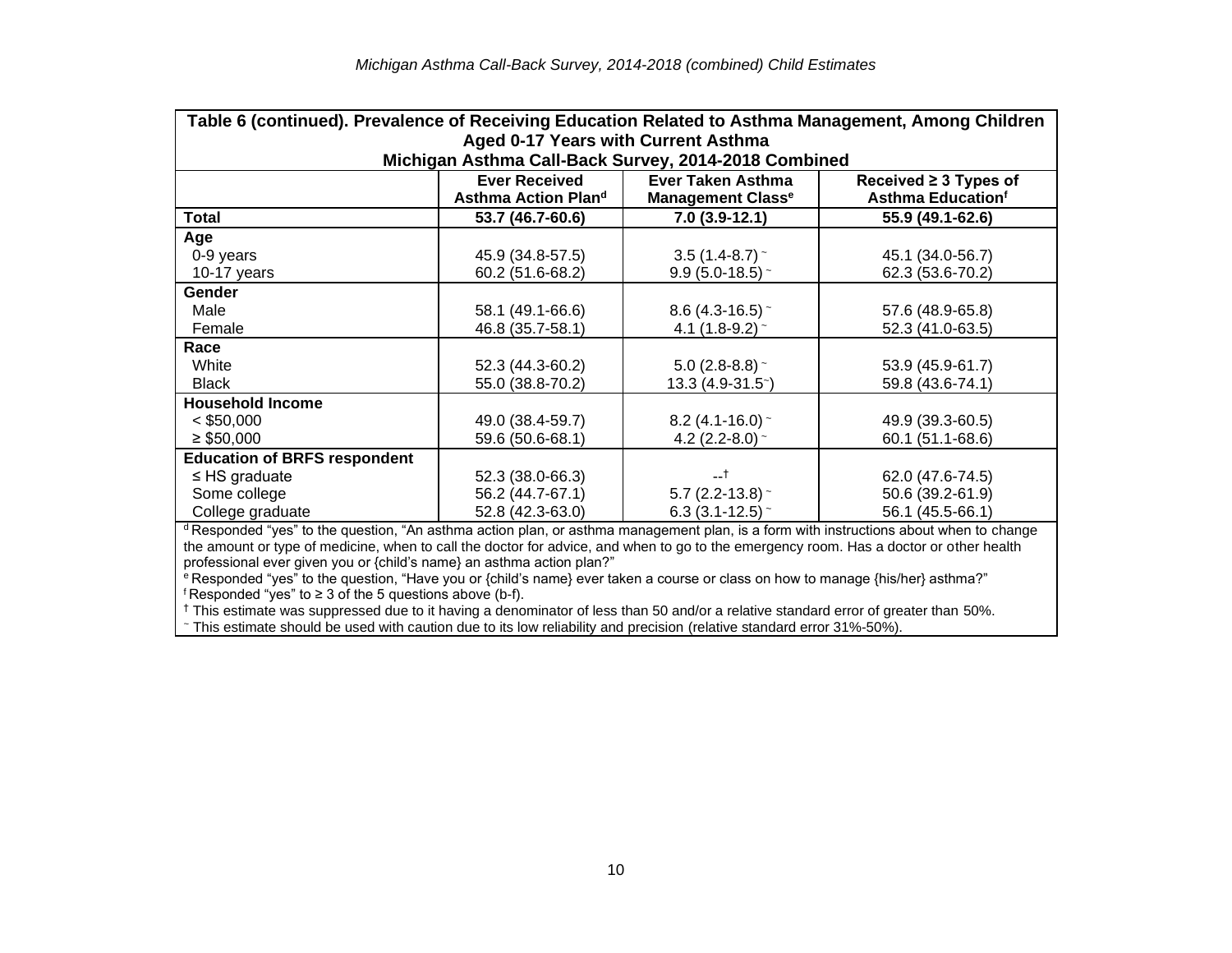| Table 7. Prevalence of Asthma Triggers in Home Environment, Among Children Aged 0-17 Years with Current Asthma |                                                                                                                                                                                                                                                                   |                                                       |                         |                                   |  |  |  |
|----------------------------------------------------------------------------------------------------------------|-------------------------------------------------------------------------------------------------------------------------------------------------------------------------------------------------------------------------------------------------------------------|-------------------------------------------------------|-------------------------|-----------------------------------|--|--|--|
|                                                                                                                | Michigan Asthma Call-Back Survey, 2014-2018 Combined<br><b>Cigarettes Smoked in</b><br><b>Mold Seen/Smelled in</b><br><b>Saw Cockroaches in</b><br>Saw Mice/Rat in Home <sup>d</sup><br><b>Home</b> <sup>b</sup><br><b>Home</b> <sup>a</sup><br>Home <sup>c</sup> |                                                       |                         |                                   |  |  |  |
| Total                                                                                                          | $8.8(5.5-13.8)$                                                                                                                                                                                                                                                   | $6.2(3.7-10.4)$                                       | $-e$                    | $4.2$ (2.1-8.1) <sup>~</sup>      |  |  |  |
| Age<br>0-9 years<br>10-17 years                                                                                | 12.5 (6.4-23.2) $\degree$<br>$6.4(3.5-11.2)$                                                                                                                                                                                                                      | 9.7 (4.8-18.5) $\degree$<br>3.9 (1.8-8.2) $\sim$      | $-$ e<br>$ e$           | --†<br>$5.0(2.2-11.3)$            |  |  |  |
| <b>Gender</b><br>Male<br>Female                                                                                | 6.9 $(3.3-14.1)$ ~<br>12.3 (6.8-21.1)                                                                                                                                                                                                                             | 7.2 $(3.7-13.3)$ ~<br>4.7 (2.1-10.2) $\sim$           | $-$ e<br>$-$ e          | $2.7(1.1-6.7)$<br>$6.9(2.7-16.6)$ |  |  |  |
| Race<br>White<br><b>Black</b>                                                                                  | 3.9 $(2.0 - 7.6)$ ~<br>23.3 (12.5-39.3)                                                                                                                                                                                                                           | 5.2 (2.8-9.4) $\sim$<br>--†                           | $-$ e<br>$ e$           | $3.8(1.9-7.2)$<br>--†             |  |  |  |
| <b>Household Income</b><br>$<$ \$50,000<br>$\geq$ \$50,000                                                     | 20.0 (12.1-31.0)<br>t                                                                                                                                                                                                                                             | 5.9 (2.6-13.1) ~<br>6.5 (3.2-13.0) $\degree$          | $-$ e<br>$-$ e          | $7.3(2.9-17.1)$<br>$2.6(1.1-5.8)$ |  |  |  |
| <b>Education of BRFS respondent</b><br>$\leq$ HS graduate<br>Some college<br>College graduate                  | 20.6 (11.2-34.7)<br>$9.3(4.1-19.8)$<br>--†                                                                                                                                                                                                                        | −−1<br>9.4 (4.2-19.8) $\degree$<br>5.5 $(2.5-11.7)$ ~ | $-$ e<br>$-$ e<br>$-$ e | $-1$<br>$5.6(2.0-14.4)$           |  |  |  |

<sup>a</sup> Responded "yes" to the question, "In the past week, has anyone smoked inside {his/her} home?"

**b Responded "yes" to the question, "In the past 30 days, has anyone seen or smelled mold or a musty odor inside {his/her} home? Do not include mold on food."** <sup>c</sup> Responded "yes" to the question, "In the past 30 days, has anyone seen cockroaches inside {his/her} home?"

<sup>d</sup> Responded "yes" to the question, "In the past 30 days, has anyone seen mice or rats inside {child's name} home? Do not include mice or rats kept as pets." <sup>e</sup> No positive responses in this cell.

† This estimate was suppressed due to it having a denominator of less than 50 and/or a relative standard error of greater than 50%.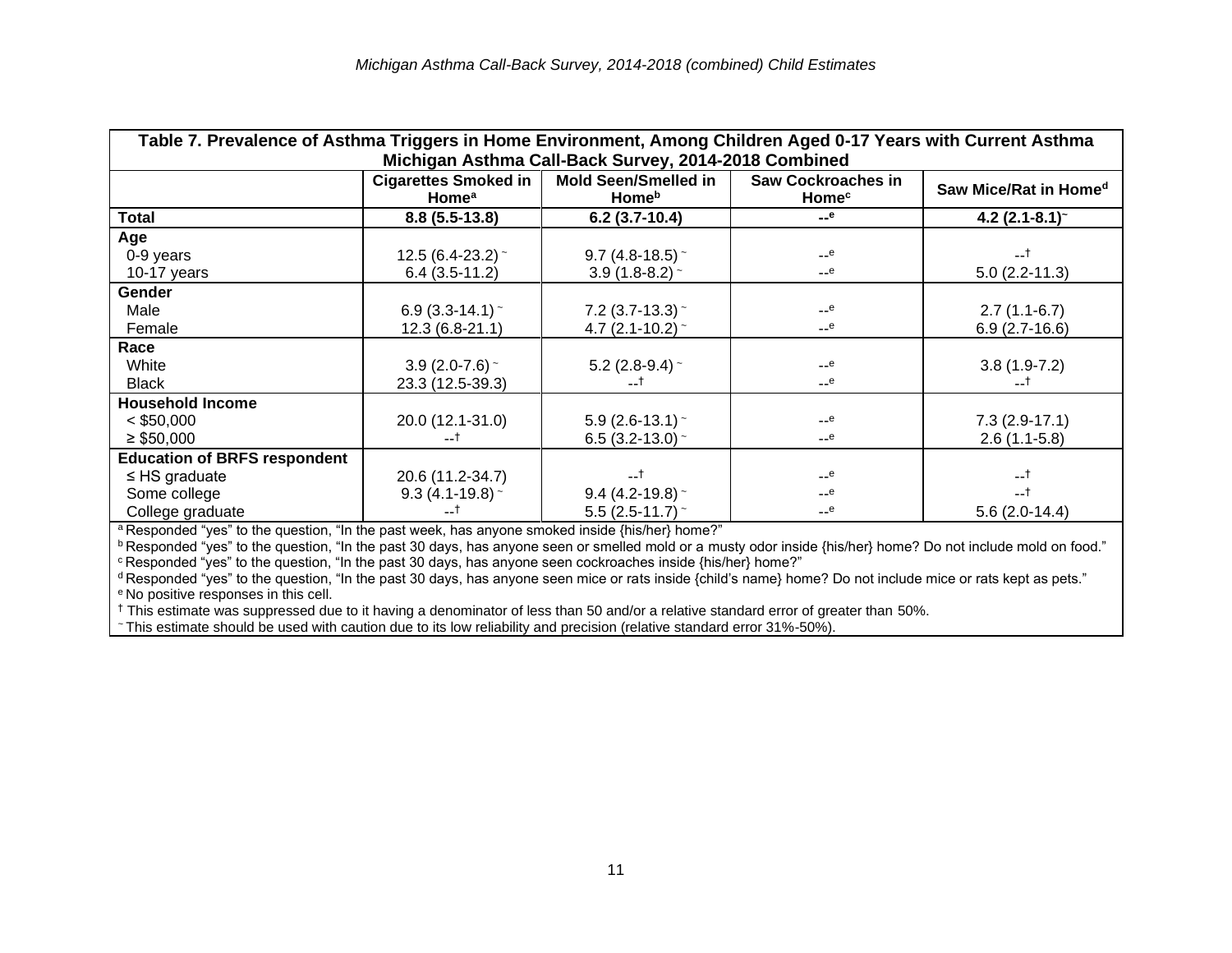| Table 7 (continued). Prevalence of Asthma Triggers in Home Environment Among Children Aged 0-17 Years with Current |                                                                                                                                                                                                                                           |                     |                                                       |                         |                  |  |  |  |
|--------------------------------------------------------------------------------------------------------------------|-------------------------------------------------------------------------------------------------------------------------------------------------------------------------------------------------------------------------------------------|---------------------|-------------------------------------------------------|-------------------------|------------------|--|--|--|
|                                                                                                                    | Asthma                                                                                                                                                                                                                                    |                     |                                                       |                         |                  |  |  |  |
|                                                                                                                    |                                                                                                                                                                                                                                           |                     | Michigan Asthma Call-Back Surveys, 2014-2018 Combined |                         |                  |  |  |  |
|                                                                                                                    | <b>Unvented Gas</b><br><b>Pets Allowed in</b><br><b>Wood Burning</b><br><b>Gas Used for</b><br>Logs, Stoves, or<br>Stove/Fireplace Usedh<br>Inside Pets <sup>f</sup><br><b>Bedroom</b> <sup>g</sup><br>Cooking<br><b>Fireplaces Usedi</b> |                     |                                                       |                         |                  |  |  |  |
| <b>Total</b>                                                                                                       | 61.7 (54.4-68.5)                                                                                                                                                                                                                          | 40.7 (34.3-47.5)    | $13.0(9.0-18.3)$                                      | $7.5(4.4-12.5)$         | 57.9 (50.8-64.7) |  |  |  |
| Age                                                                                                                |                                                                                                                                                                                                                                           |                     |                                                       |                         |                  |  |  |  |
| 0-9 years                                                                                                          | 52.8 (41.1-64.3)                                                                                                                                                                                                                          | 32.9 (23.3-44.3)    | 10.8 $(5.2 - 21.0)$ ~                                 | --†                     | 66.2 (54.6-76.1) |  |  |  |
| 10-17 years                                                                                                        | 67.7 (58.3-75.9)                                                                                                                                                                                                                          | 45.9 (37.6-54.3)    | 15.2 (10.2-22.1)                                      | $8.1(4.9-13.3)$         | 50.9 (42.2-59.6) |  |  |  |
| Gender                                                                                                             |                                                                                                                                                                                                                                           |                     |                                                       |                         |                  |  |  |  |
| Male                                                                                                               | 58.8 (49.8-67.3)                                                                                                                                                                                                                          | 36.2 (28.7-44.3)    | 12.4 (7.8-19.2)                                       | 7.3 $(3.4-15.1)$ ~      | 55.2 (46.1-64.0) |  |  |  |
| Female                                                                                                             | 67.8 (56.0-77.7)                                                                                                                                                                                                                          | 49.6 (38.7-60.5)    | 14.2 (7.8-24.4)                                       | 7.8 $(4.0-14.6)$ ~      | 62.1 (50.8-72.2) |  |  |  |
| Race                                                                                                               |                                                                                                                                                                                                                                           |                     |                                                       |                         |                  |  |  |  |
| White                                                                                                              | 77.6 (69.7-83.9)                                                                                                                                                                                                                          | 51.5 (43.7-59.3)    | 15.6 (10.6-22.3)                                      | $9.6(5.3-16.9)$         | 62.1 (54.3-69.4) |  |  |  |
| <b>Black</b>                                                                                                       | 26.8 (15.5-42.2)                                                                                                                                                                                                                          | 14.6 $(6.8-28.6)$ ~ | 11.1 $(4.2 - 25.9)$ ~                                 | --T                     | 53.4 (37.2-68.9) |  |  |  |
| <b>Household Income</b>                                                                                            |                                                                                                                                                                                                                                           |                     |                                                       |                         |                  |  |  |  |
| $<$ \$50,000                                                                                                       | 57.6 (46.3-68.2)                                                                                                                                                                                                                          | 37.3 (27.5-48.2)    | 11.3 $(5.9 - 20.6)$ ~                                 | $3.5(1.4-8.7)$          | 67.7 (56.7-77.1) |  |  |  |
| $\geq$ \$50,000                                                                                                    | 65.6 (56.0-74.1)                                                                                                                                                                                                                          | 44.7 (36.4-53.3)    | 15.7 (10.2-23.6)                                      | $9.7(4.9-18.5)$         | 51.4 (42.3-60.4) |  |  |  |
| <b>Education of BRFS respondent</b>                                                                                |                                                                                                                                                                                                                                           |                     |                                                       |                         |                  |  |  |  |
| $\leq$ HS graduate                                                                                                 | 57.3 (41.6-71.6)                                                                                                                                                                                                                          | 31.7 (20.8-45.0)    | 12.8 (6.4-24.2) $\sim$                                | 7.9 $(3.1 - 18.7)$      | 62.0 (46.0-75.8) |  |  |  |
| Some college                                                                                                       | 64.6 (52.6-75.0)                                                                                                                                                                                                                          | 42.0 (31.5-53.4)    | 10.5 (5.0-20.6) $\degree$                             | 7.0 $(3.3-14.2)$ $\sim$ | 58.5 (47.2-69.0) |  |  |  |
| College graduate                                                                                                   | 62.3 (51.6-72.0)                                                                                                                                                                                                                          | 45.6 (35.7-55.9)    | 14.9 (8.8-24.3)                                       | 7.5 $(2.9-18.4)$ ~      | 54.9 (44.6-64.7) |  |  |  |

<sup>f</sup> Responded "yes" to the question, "Does the {child's name} home have pets, such as dogs, cats, hamsters, birds, or other feathered or furry pets that spend time indoors?"

<sup>g</sup> Responded "yes" to the question, "Is the pet allowed in {his/her} bedroom?" (Among all respondents).

h Responded "yes" to the question, "Is a wood burning fireplace or wood burning stove used in {child's name} home?"

<sup>i</sup> Responded "yes" to the question, "Are unvented gas logs, unvented gas fireplaces, or unvented gas stoves used in {his/her} home?" <sup>j</sup> Responded "yes" to the question, "Is gas used for cooking in {his/her} home?"

† This estimate was suppressed due to it having a denominator of less than 50 and/or a relative standard error of greater than 50%.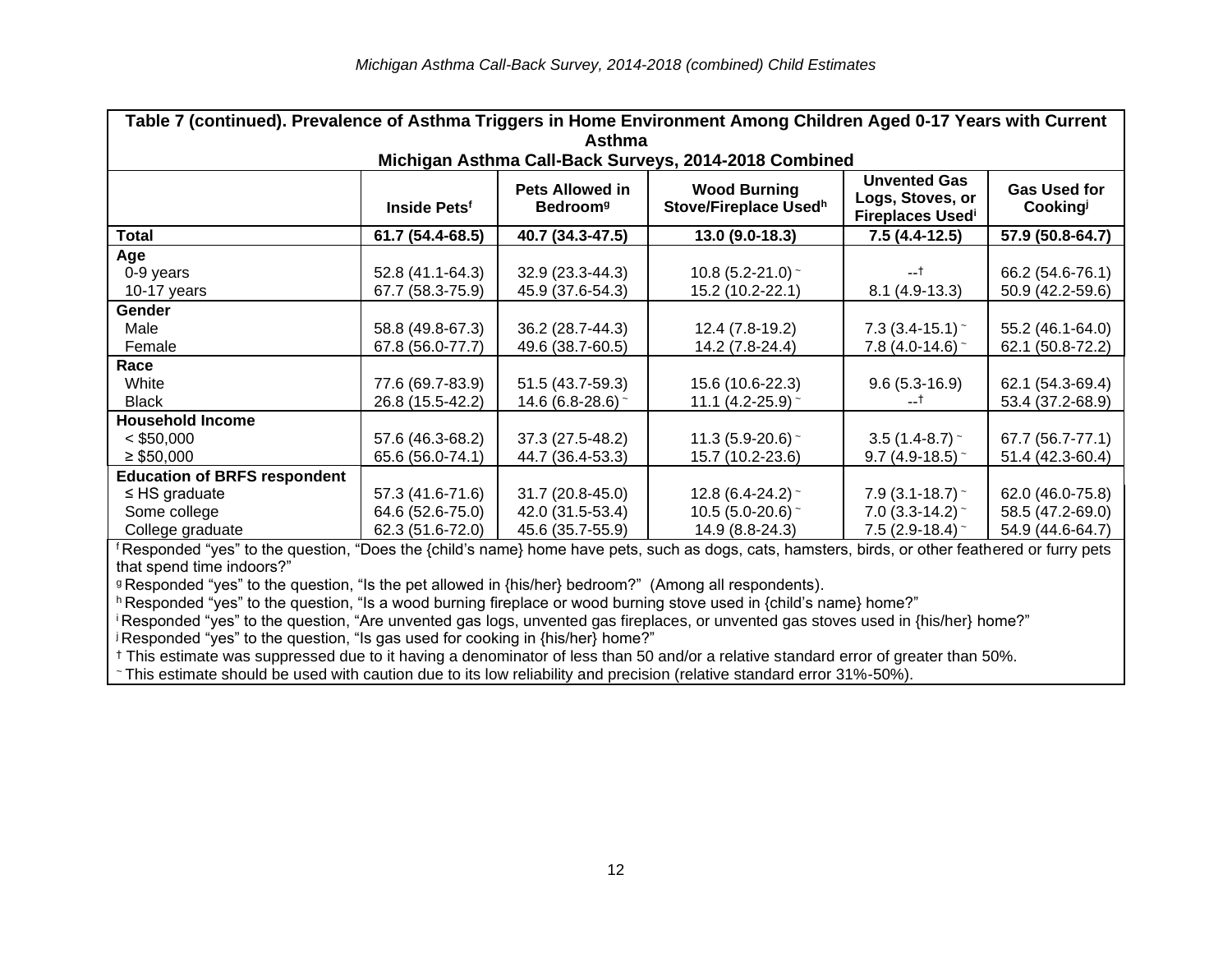| Table 8. Prevalence of Asthma Trigger Avoidance Behaviors in Home Environment, Among Children Aged 0-17                                           |                                                                                                                                                           |                                                      |                                        |                  |  |  |  |  |
|---------------------------------------------------------------------------------------------------------------------------------------------------|-----------------------------------------------------------------------------------------------------------------------------------------------------------|------------------------------------------------------|----------------------------------------|------------------|--|--|--|--|
| <b>Years with Current Asthma</b>                                                                                                                  |                                                                                                                                                           |                                                      |                                        |                  |  |  |  |  |
|                                                                                                                                                   |                                                                                                                                                           | Michigan Asthma Call-Back Survey, 2014-2018 Combined |                                        |                  |  |  |  |  |
|                                                                                                                                                   | <b>Kitchen Fan Used</b><br><b>Bathroom Exhaust Fan</b><br><b>Sheets Washed in Hot</b><br><b>Air Cleaner Used in</b><br>Home <sup>d</sup><br><b>Used</b> b |                                                      |                                        |                  |  |  |  |  |
| <b>Total</b>                                                                                                                                      | When Cooking <sup>a</sup><br>57.8 (50.6-64.6)                                                                                                             | 54.7 (47.6-61.7)                                     | Water <sup>c</sup><br>38.5 (31.8-45.6) | 33.9 (27.8-40.5) |  |  |  |  |
| Age                                                                                                                                               |                                                                                                                                                           |                                                      |                                        |                  |  |  |  |  |
| 0-9 years                                                                                                                                         | 54.5 (42.5-66.0)                                                                                                                                          | 41.6 (30.8-53.3)                                     | 37.7 (27.1-49.6)                       | 29.2 (20.2-40.1) |  |  |  |  |
| 10-17 years                                                                                                                                       | 59.5 (51.1-67.4)                                                                                                                                          | 65.5 (56.9-73.2)                                     | 40.1 (31.8-49.1)                       | 36.7 (28.7-45.4) |  |  |  |  |
| Gender                                                                                                                                            |                                                                                                                                                           |                                                      |                                        |                  |  |  |  |  |
| Male                                                                                                                                              | 60.1 (51.0-68.5)                                                                                                                                          | 54.9 (45.8-63.7)                                     | 38.9 (30.5-47.9)                       | 36.6 (29.0-44.9) |  |  |  |  |
| Female                                                                                                                                            | 54.6 (43.8-64.9)                                                                                                                                          | 55.4 (44.4-65.9)                                     | 38.4 (28.3-49.6)                       | 27.8 (19.0-38.8) |  |  |  |  |
| Race                                                                                                                                              |                                                                                                                                                           |                                                      |                                        |                  |  |  |  |  |
| White                                                                                                                                             | 57.6 (49.4-65.4)                                                                                                                                          | 67.0 (59.1-74.1)                                     | 39.2 (31.8-47.2)                       | 35.5 (28.3-43.4) |  |  |  |  |
| <b>Black</b>                                                                                                                                      | 55.9 (40.0-70.7)                                                                                                                                          | 26.8 (14.7-43.8)                                     | 37.7 (23.1-55.0)                       | 28.6 (16.0-45.6) |  |  |  |  |
| <b>Household Income</b>                                                                                                                           |                                                                                                                                                           |                                                      |                                        |                  |  |  |  |  |
| $<$ \$50,000                                                                                                                                      | 61.6 (50.0-72.0)                                                                                                                                          | 46.0 (35.5-56.9)                                     | 33.6 (23.8-45.1)                       | 31.1 (22.0-42.0) |  |  |  |  |
| $\geq$ \$50,000                                                                                                                                   | 53.7 (44.6-62.6)                                                                                                                                          | 63.2 (53.8-71.7)                                     | 39.3 (31.0-48.1)                       | 38.2 (29.7-47.4) |  |  |  |  |
| <b>Education of BRFS</b>                                                                                                                          |                                                                                                                                                           |                                                      |                                        |                  |  |  |  |  |
| respondent                                                                                                                                        |                                                                                                                                                           |                                                      |                                        |                  |  |  |  |  |
| $\leq$ HS graduate                                                                                                                                | 69.9 (55.3-81.3)                                                                                                                                          | 39.3 (26.8-53.4)                                     | 41.9 (28.0-57.3)                       | 31.5 (19.9-46.0) |  |  |  |  |
| Some college                                                                                                                                      | 50.0 (38.6-61.4)                                                                                                                                          | 53.9 (42.2-65.2)                                     | 32.5 (22.7-44.2)                       | 34.3 (24.6-45.6) |  |  |  |  |
| College graduate                                                                                                                                  | 55.8 (45.6-65.4)                                                                                                                                          | 65.5 (54.8-74.8)                                     | 40.7 (30.8-51.4)                       | 35.1 (26.0-45.3) |  |  |  |  |
|                                                                                                                                                   | a Responded "yes" to the question, "Is an exhaust fan that vents to the outside used regularly when cooking in the kitchen in {his/her} home?"            |                                                      |                                        |                  |  |  |  |  |
| <sup>b</sup> Responded "yes" to the question, "In {child's name} bathroom, does {he/she} regularly use an exhaust fan that vents to the outside?" |                                                                                                                                                           |                                                      |                                        |                  |  |  |  |  |
| <sup>c</sup> Responded "hot" to the question, "Are {his/her} sheets and pillowcases washed in cold, warm, or hot water?"                          |                                                                                                                                                           |                                                      |                                        |                  |  |  |  |  |

<sup>d</sup> Responded "yes" to the question, "An air cleaner or air purifier can filter out pollutants like dust, pollen, mold and chemicals. It can be attached to the furnace or free standing. It is not, however, the same as a normal furnace filter. Is an air cleaner or purifier regularly used inside {child's name} home?"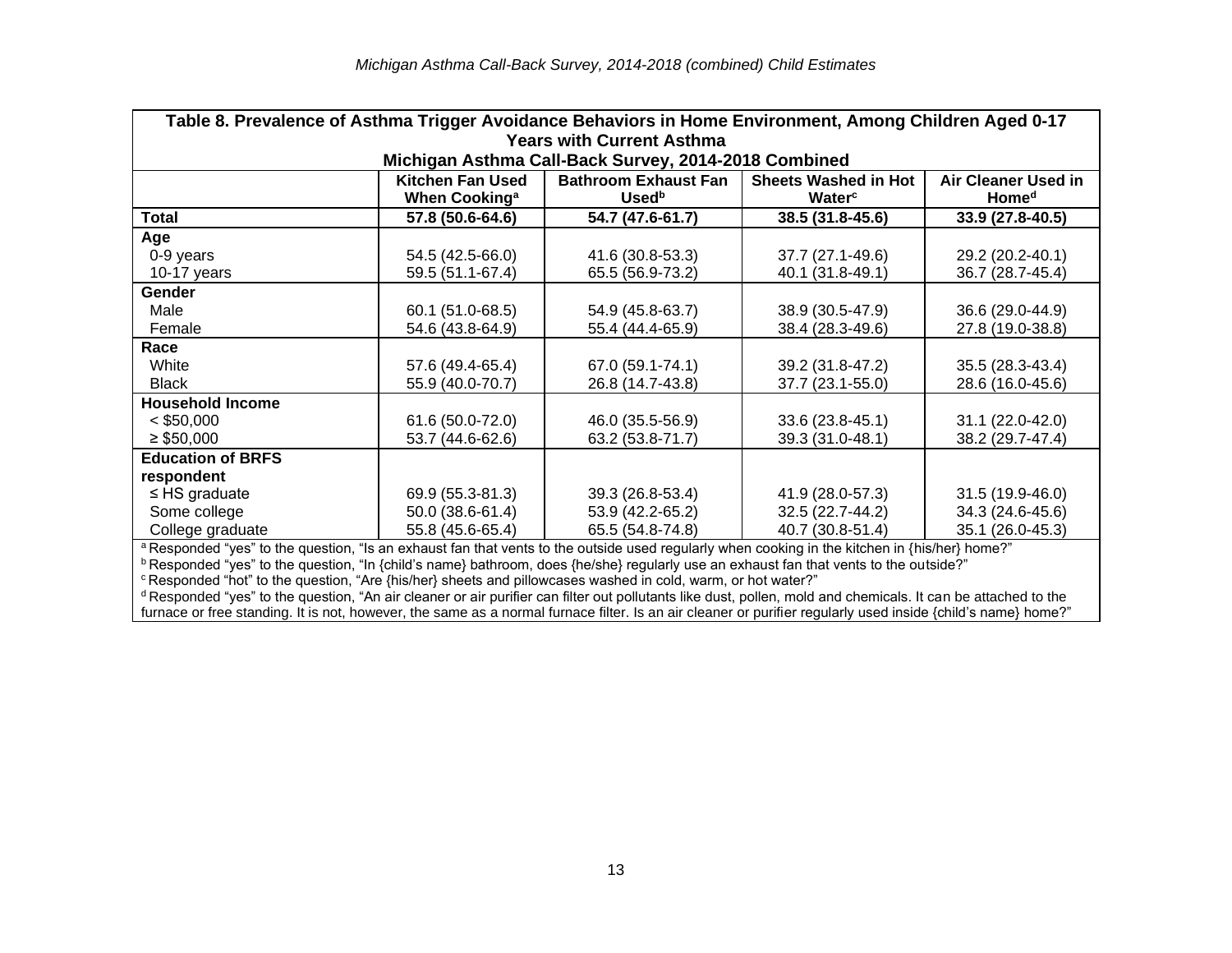| Table 8 (continued). Prevalence of Asthma Trigger Avoidance Behaviors in Home Environment, Among |                                                                                                       |                              |                    |                    |  |  |  |  |  |
|--------------------------------------------------------------------------------------------------|-------------------------------------------------------------------------------------------------------|------------------------------|--------------------|--------------------|--|--|--|--|--|
|                                                                                                  | <b>Children Aged 0-17 Years with Current Asthma</b>                                                   |                              |                    |                    |  |  |  |  |  |
|                                                                                                  | Michigan Asthma Call-Back Survey, 2014-2018 Combined                                                  |                              |                    |                    |  |  |  |  |  |
|                                                                                                  | <b>Dehumidifier Used</b><br><b>Child Uses Pillow</b><br>No Carpeting in<br><b>Child Uses Mattress</b> |                              |                    |                    |  |  |  |  |  |
|                                                                                                  | <b>Regularly in Home<sup>e</sup></b>                                                                  | Child's Bedroom <sup>f</sup> | Cover <sup>g</sup> | Cover <sup>h</sup> |  |  |  |  |  |
| <b>Total</b>                                                                                     | 45.2 (38.4-52.2)                                                                                      | 63.3 (56.3-69.9)             | 44.3 (37.7-51.2)   | 36.3 (30.1-43.0)   |  |  |  |  |  |
| Age                                                                                              |                                                                                                       |                              |                    |                    |  |  |  |  |  |
| 0-9 years                                                                                        | 39.5 (29.0-51.0)                                                                                      | 65.3 (54.0-75.1)             | 40.2 (29.6-51.9)   | 35.6 (25.2-47.5)   |  |  |  |  |  |
| 10-17 years                                                                                      | 49.0 (40.4-57.7)                                                                                      | 61.9 (53.1-70.0)             | 48.4 (39.9-57.0)   | 37.5 (29.8-45.9)   |  |  |  |  |  |
| <b>Gender</b>                                                                                    |                                                                                                       |                              |                    |                    |  |  |  |  |  |
| Male                                                                                             | 51.0 (42.0-60.0)                                                                                      | 61.6 (52.5-70.0)             | 43.3 (34.8-52.2)   | 35.5 (27.8-44.2)   |  |  |  |  |  |
| Female                                                                                           | 33.9 (24.9-44.2)                                                                                      | 65.7 (55.2-74.9)             | 47.0 (36.3-58.1)   | 38.4 (28.4-49.6)   |  |  |  |  |  |
| Race                                                                                             |                                                                                                       |                              |                    |                    |  |  |  |  |  |
| White                                                                                            | 47.2 (39.4-55.2)                                                                                      | 66.8 (59.0-73.9)             | 46.4 (38.7-54.4)   | 42.0 (34.4-50.1)   |  |  |  |  |  |
| <b>Black</b>                                                                                     | 38.7 (24.4-55.3)                                                                                      | 56.1 (40.0-71.0)             | 35.8 (21.9-52.6)   | 23.5 (13.0-38.7)   |  |  |  |  |  |
| <b>Household Income</b>                                                                          |                                                                                                       |                              |                    |                    |  |  |  |  |  |
| $<$ \$50,000                                                                                     | 32.3 (22.7-43.8)                                                                                      | 61.6 (50.5-71.6)             | 37.8 (28.0-48.8)   | 30.9 (22.1-41.2)   |  |  |  |  |  |
| $\geq$ \$50,000                                                                                  | 53.2 (44.4-61.8)                                                                                      | 64.4 (55.1-72.7)             | 49.4 (40.8-58.1)   | 43.3 (34.8-52.2)   |  |  |  |  |  |
| <b>Education of BRFS respondent</b>                                                              |                                                                                                       |                              |                    |                    |  |  |  |  |  |
| $\leq$ HS graduate                                                                               | 30.4 (18.9-45.0)                                                                                      | 50.6 (36.4-64.6)             | 44.6 (31.0-59.0)   | 38.5 (25.9-52.9)   |  |  |  |  |  |
| Some college                                                                                     | 47.0 (35.7-58.7)                                                                                      | 58.7 (46.8-69.6)             | 43.5 (32.7-55.0)   | 33.7 (23.8-45.3)   |  |  |  |  |  |
| College graduate                                                                                 | 53.4 (42.9-63.7)                                                                                      | 75.0 (66.2-82.2)             | 44.8 (34.8-55.3)   | 36.9 (27.5-47.4)   |  |  |  |  |  |
| $\mathbf{u}$ and $\mathbf{u}$ and $\mathbf{u}$ and $\mathbf{u}$                                  |                                                                                                       |                              |                    |                    |  |  |  |  |  |

<sup>e</sup> Responded "yes" to the question, "Is a dehumidifier regularly used to reduce moisture inside {his/her} home?"

<sup>f</sup> Responded "no" to the question, "Does {child's name} have carpeting or rugs in {his/her} bedroom? This does not include throw rugs small enough to be laundered."

 $9$  Responded "yes" to the question, "Does {he/she} use a mattress cover that is made especially for controlling dust mites?"

<sup>h</sup> Responded "yes" to the question, "Does {child's name} use a pillow cover that is made especially for controlling dust mites?"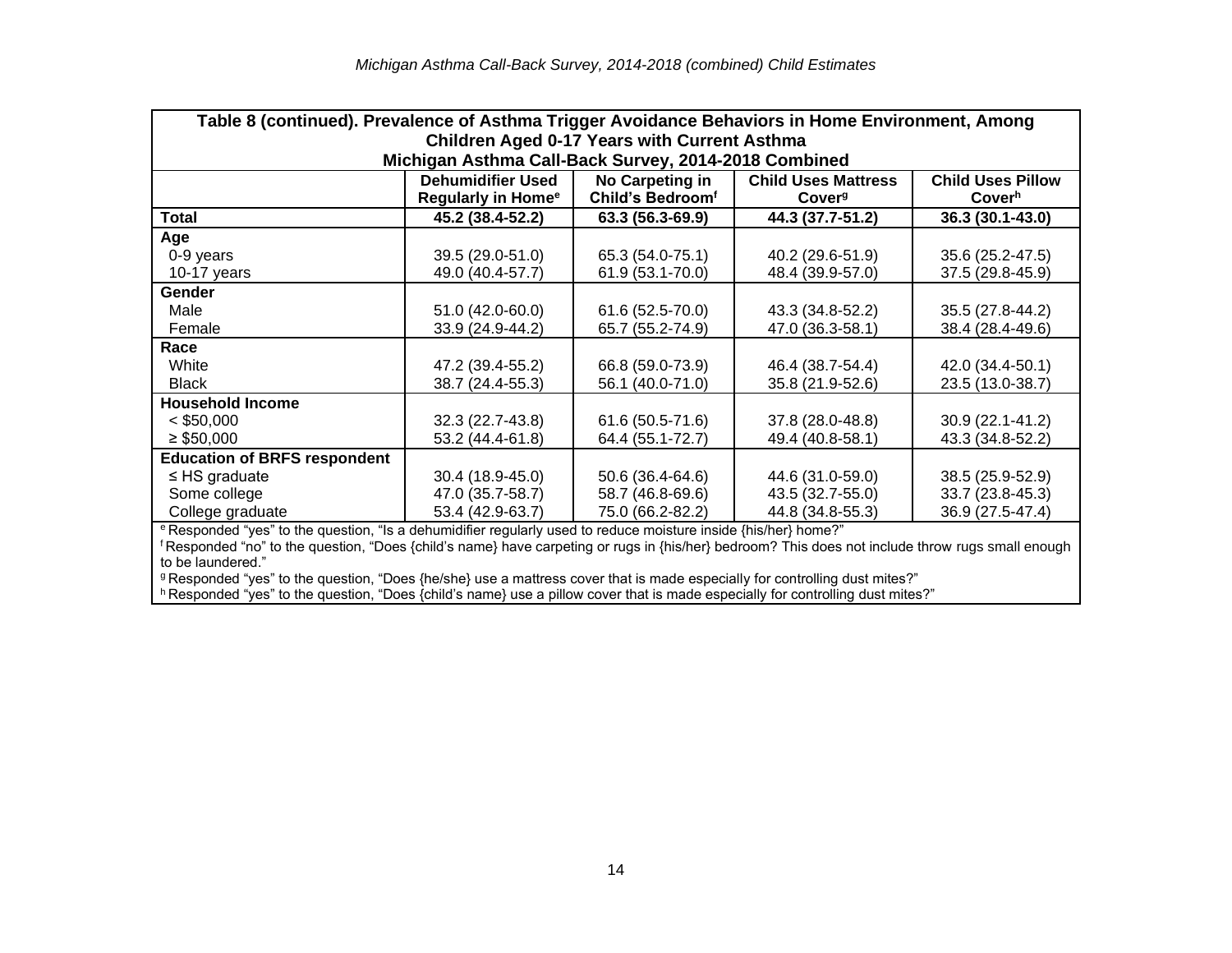| Table 9. Prevalence of Ever Being Advised to Modify Child's Environment to Improve                                                                                          |                                                                   |  |  |  |  |  |  |
|-----------------------------------------------------------------------------------------------------------------------------------------------------------------------------|-------------------------------------------------------------------|--|--|--|--|--|--|
| Asthma, Among Children Aged 0-17 Years with Current Asthma                                                                                                                  |                                                                   |  |  |  |  |  |  |
| Michigan Asthma Call-Back Survey, 2014-2018 Combined                                                                                                                        |                                                                   |  |  |  |  |  |  |
|                                                                                                                                                                             | Ever Advised to Modify Environment to Improve Asthma <sup>a</sup> |  |  |  |  |  |  |
| Total                                                                                                                                                                       | 39.2 (32.4-46.5)                                                  |  |  |  |  |  |  |
| Age                                                                                                                                                                         |                                                                   |  |  |  |  |  |  |
| 0-9 years                                                                                                                                                                   | 39.0 (28.1-51.2)                                                  |  |  |  |  |  |  |
| 10-17 years                                                                                                                                                                 | 40.4 (32.4-49.0)                                                  |  |  |  |  |  |  |
| Gender                                                                                                                                                                      |                                                                   |  |  |  |  |  |  |
| Male                                                                                                                                                                        | 43.9 (35.0-53.2)                                                  |  |  |  |  |  |  |
| Female                                                                                                                                                                      | 31.5 (22.6-42.0)                                                  |  |  |  |  |  |  |
| Race                                                                                                                                                                        |                                                                   |  |  |  |  |  |  |
| White                                                                                                                                                                       | 39.9 (32.2-48.1)                                                  |  |  |  |  |  |  |
| <b>Black</b>                                                                                                                                                                | 42.6 (27.7-59.0)                                                  |  |  |  |  |  |  |
| <b>Household Income</b>                                                                                                                                                     |                                                                   |  |  |  |  |  |  |
| $<$ \$50,000                                                                                                                                                                | 34.5 (24.9-45.4)                                                  |  |  |  |  |  |  |
| $\geq$ \$50,000                                                                                                                                                             | 41.0 (32.3-50.3)                                                  |  |  |  |  |  |  |
| <b>Education of BRFS respondent</b>                                                                                                                                         |                                                                   |  |  |  |  |  |  |
| $\leq$ HS graduate                                                                                                                                                          | 45.6 (31.9-60.0)                                                  |  |  |  |  |  |  |
| Some college                                                                                                                                                                | 37.1 (26.6-48.9)                                                  |  |  |  |  |  |  |
| College graduate                                                                                                                                                            | 36.7 (27.1-47.4)                                                  |  |  |  |  |  |  |
| <sup>a</sup> Reported "yes" to the question, "Has a health professional ever advised you to change things in {his/her} home, school,<br>or work to improve his/her asthma?" |                                                                   |  |  |  |  |  |  |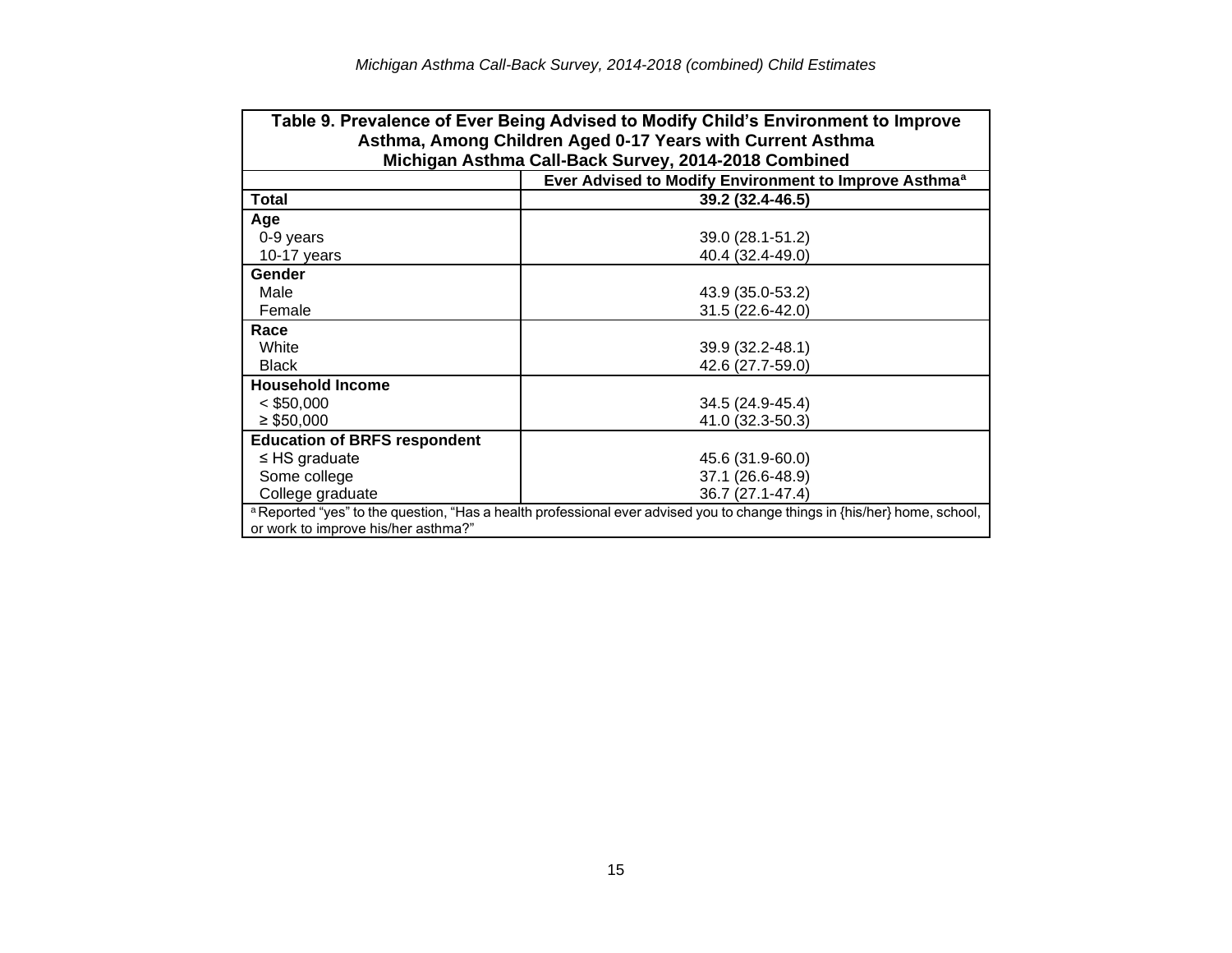| Table 10. Percent Distribution of Number School Days Missed Due to Asthma, <sup>a</sup> Among Children in Grades K-12 with Current                    |                |                  |                  |                     |  |  |  |
|-------------------------------------------------------------------------------------------------------------------------------------------------------|----------------|------------------|------------------|---------------------|--|--|--|
| <b>Asthma</b>                                                                                                                                         |                |                  |                  |                     |  |  |  |
| Michigan Asthma Call-Back Survey, 2014-2018 Combined                                                                                                  |                |                  |                  |                     |  |  |  |
|                                                                                                                                                       | n <sup>b</sup> | <b>None</b>      | 1-5 Days         | $\geq 6$ Days       |  |  |  |
| <b>Total</b>                                                                                                                                          | 305            | 53.2 (46.0-60.3) | 35.0 (28.3-42.4) | $11.8(8.1 - 16.8)$  |  |  |  |
| Age                                                                                                                                                   |                |                  |                  |                     |  |  |  |
| 0-9 years                                                                                                                                             | 87             | 39.3 (28.2-51.6) | 46.4 (34.5-58.7) | $14.3(8.1 - 24.1)$  |  |  |  |
| 10-17 years                                                                                                                                           | 212            | 63.5 (54.5-71.7) | 26.4 (19.1-35.2) | $10.1(6.1-16.3)$    |  |  |  |
| Gender                                                                                                                                                |                |                  |                  |                     |  |  |  |
| Male                                                                                                                                                  | 180            | 48.1 (39.3-57.1) | 37.5 (29.0-46.8) | 14.4 (9.4-21.4)     |  |  |  |
| Female                                                                                                                                                | 124            | 63.0 (51.1-73.5) | 29.6 (20.0-41.4) | 7.4 $(3.4-15.3)$ ~  |  |  |  |
| Race                                                                                                                                                  |                |                  |                  |                     |  |  |  |
| White                                                                                                                                                 | 226            | 58.3 (49.8-66.3) | 30.2 (22.8-38.7) | $11.5(7.5-17.4)$    |  |  |  |
| <b>Black</b>                                                                                                                                          | 49             | 41.6 (26.1-59.1) | 47.7 (31.2-64.7) | 10.7 $(4.3-24.0)$ ~ |  |  |  |
| <b>Household Income</b>                                                                                                                               |                |                  |                  |                     |  |  |  |
| $<$ \$50,000                                                                                                                                          | 102            | 51.9 (40.0-63.6) | 28.9 (19.5-40.5) | 19.2 (11.4-30.4)    |  |  |  |
| $\geq$ \$50,000                                                                                                                                       | 185            | 55.4 (45.9-64.5) | 37.4 (28.6-47.2) | $7.2(4.1-12.4)$     |  |  |  |
| <b>Education of BRFS respondent</b>                                                                                                                   |                |                  |                  |                     |  |  |  |
| $\leq$ HS graduate                                                                                                                                    | 70             | 47.4 (32.5-62.8) | 37.4 (23.4-53.9) | 15.2 $(7.5-28.2)$ ~ |  |  |  |
| Some college                                                                                                                                          | 96             | 60.6 (48.0-71.9) | 27.1 (17.4-39.7) | $12.3(6.7-21.6)$    |  |  |  |
| College graduate                                                                                                                                      | 139            | 51.7 (41.2-62.1) | 39.0 (29.1-50.0) | $9.3(4.8-17.1)$     |  |  |  |
| a Response to the following question, "During the past 12 months, about how many days of school did {child's name} miss because of {his/her} asthma?" |                |                  |                  |                     |  |  |  |
| <b>b</b> Sample size (unweighted) for demographic subgroups.                                                                                          |                |                  |                  |                     |  |  |  |